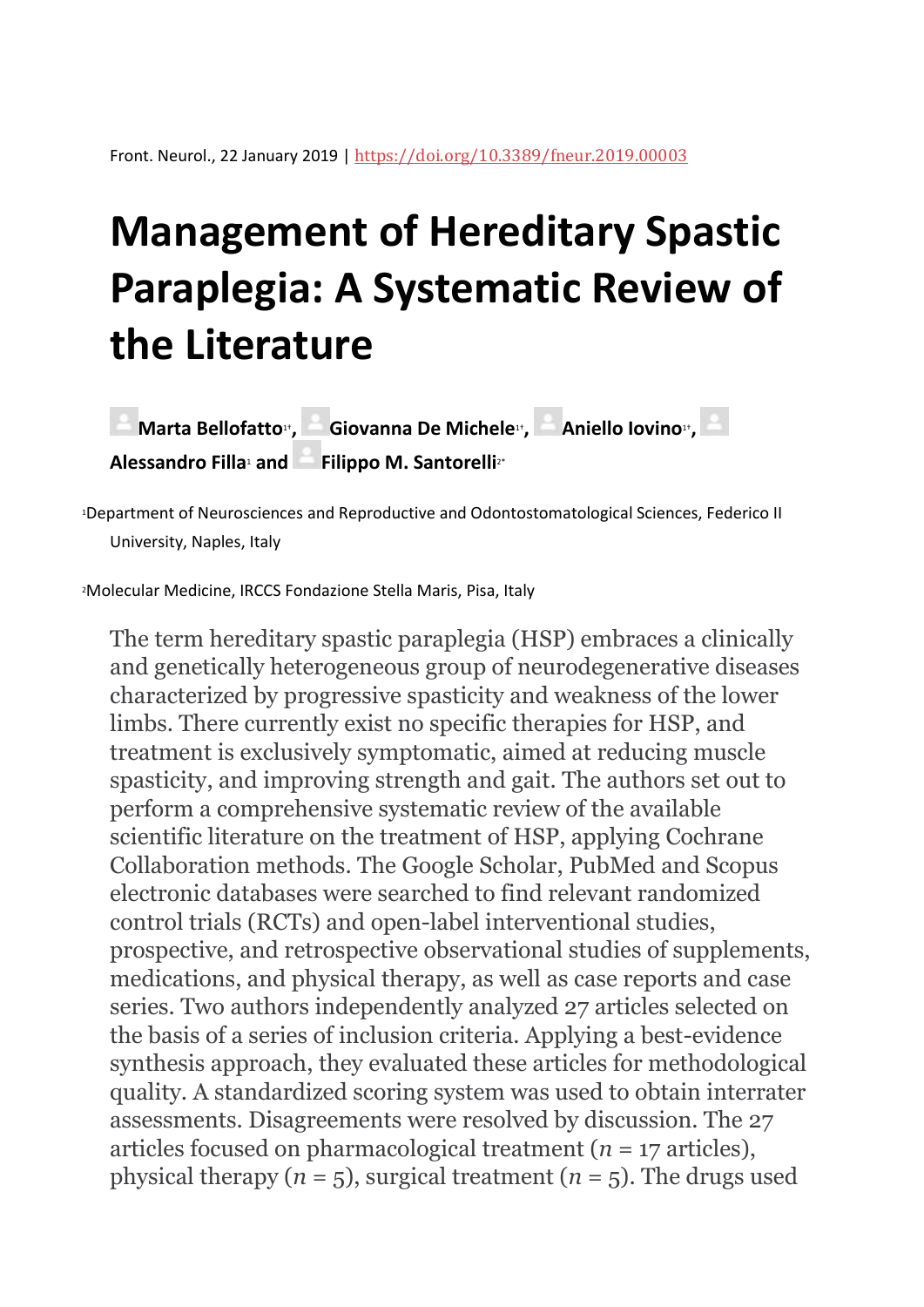in the 17 articles on pharmacological therapy were: gabapentin, progabide, dalfampridine, botulinum toxin, L-Dopa, cholesterollowering drugs, betaine, and folinic acid. Gabapentin, progabide, dalfampridine, and botulinum toxin were used as antispastic agents; the study evaluating gabapentin efficacy was well-designed, but failed to demonstrate any significant improvement. L-Dopa, cholesterol-lowering drugs, betaine, and folinic acid were only used in specific HSP subtypes. Two of the three studies evaluating cholesterol-lowering drugs (in SPG5 patients) were well-designed and showed a significant reduction of specific serum biomarkers (oxysterols), but clinical outcomes were not evaluated. The articles focusing on physical treatment and surgical therapy were found to be of low/medium quality and, accordingly, failed to clarify the role of these approaches in HSP. Despite recent advances in understanding of the pathogenesis of HSP and the possibility, in several centers, of obtaining more precise and rapid molecular diagnoses, there is still no adequate evidence base for recommending the various published therapies. Well-designed RCTs are needed to evaluate the efficacy of both symptomatic and pathogenetic treatments.

### **Introduction**

Hereditary spastic paraplegia (HSP) refers to a clinically and genetically heterogeneous group of neurodegenerative diseases characterized by progressive spasticity and weakness of the lower limbs. This lower limb impairment is caused by relatively selective distal axonal degeneration that involves the longest axons of the corticospinal tracts. On clinical grounds, HSP are highly heterogeneous with both pure and complex forms being possible. Onset can occur at any age and congenital, pediatric, and adultonset manifestations are seen worldwide [\(1\)](https://www.frontiersin.org/articles/10.3389/fneur.2019.00003/full#B1). The modern genetic classification of the different forms of HSP is based on mode of inheritance, chromosomal locus, and causative mutation (if known). HSP can show an autosomal dominant (AD), autosomal recessive (AR), X-linked or maternal (mitochondrial) pattern of inheritance. To date, 85 different spastic gait disease loci have been identified in 79 known causative genes [\(1\)](https://www.frontiersin.org/articles/10.3389/fneur.2019.00003/full#B1). The overall prevalence of HSP has been estimated to be 1.8/10<sup>5</sup> for both AD and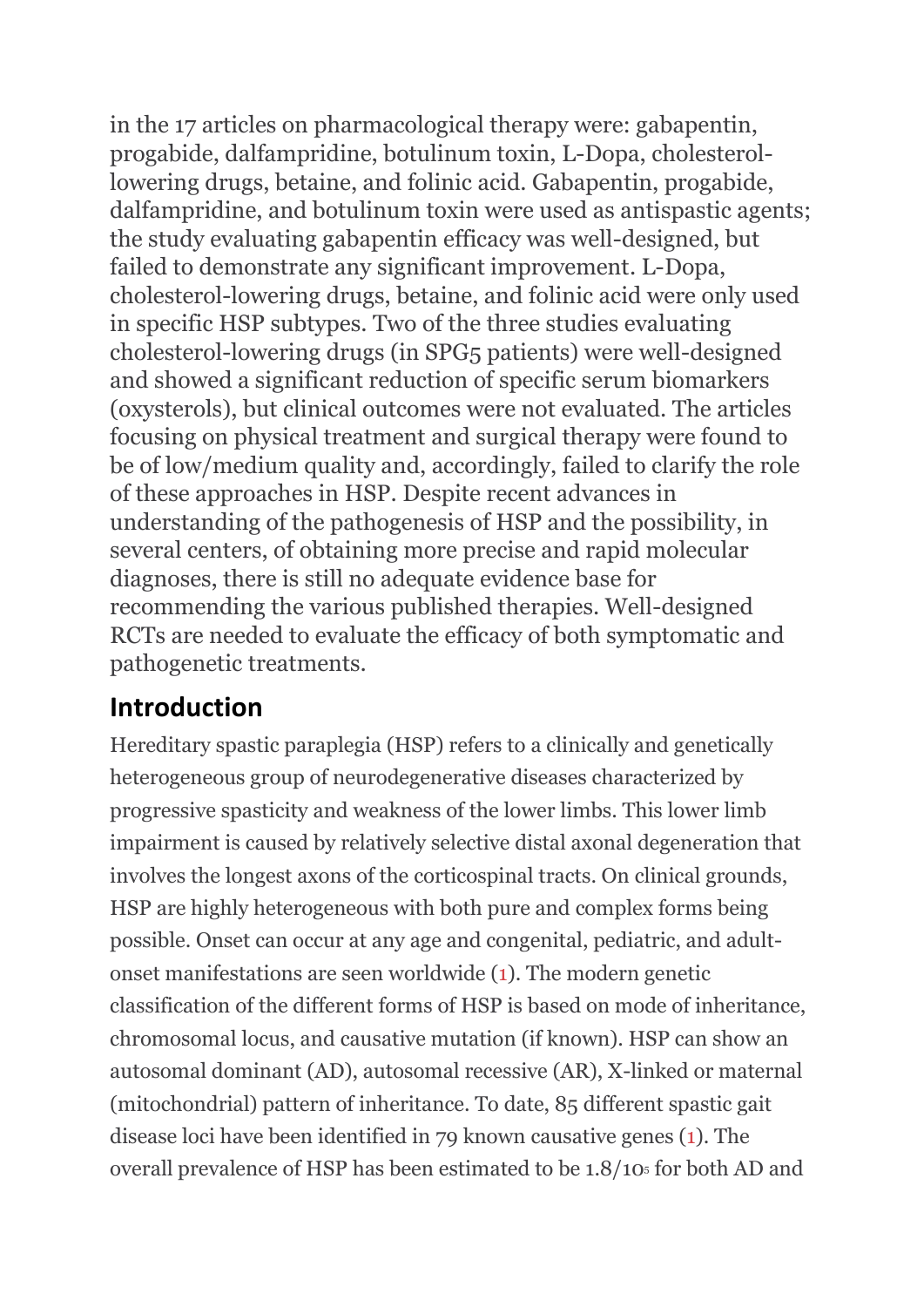AR forms [\(2\)](https://www.frontiersin.org/articles/10.3389/fneur.2019.00003/full#B2) with age at onset and disease progression also varying greatly within the different forms [\(3\)](https://www.frontiersin.org/articles/10.3389/fneur.2019.00003/full#B3). There currently exist no specific therapies able to prevent, delay, or reverse the progressive disability in HSP. Treatment is exclusively symptomatic and aimed mainly at reducing muscle spasticity and urinary urgency, and improving strength and gait. Therapeutic options include physical therapy, oral antispastic drugs (baclofen, progabide, dalfampridine), botulinum toxin therapy, and surgical baclofen pump implantation. However, clinicians currently have no evidence-based guidelines or recommendations to help them select the most suitable treatment, and to date no critical overview of the therapeutic *armamentarium* has been provided. The present systematic review of current evidence on treatment in HSP was conducted with the aim of formulating possible management guidelines and recommendations on drug therapy for these conditions.

### **Materials and Methods**

Three large datasets—PubMed, Scopus (both last accessed in April 2018) and Google Scholar (May 2018)—were searched using the terms "hereditary spastic paraplegia treatment" OR "hereditary spastic paraplegia drugs" OR "hereditary spastic parapalegia rehabilitation" AND/OR "rehabilitation therapy" and "hereditary spastic paraparesis." The search was supplemented by citation tracking of researchers publishing in pertinent areas, and the reference lists of relevant clinical reviews and abstracts published in conference proceedings were also consulted.

After initial screening of the results and elimination of duplicates, the remaining articles underwent further screening. To be selected for inclusion in the study, papers had to meet a series of criteria: they had to be full-text articles written in English that focused specifically on populations affected by HSP submitted to therapeutic interventions. In addition, preference was initially given to randomized controlled trials (RCTs) that reported data on therapy for children and adults with HSP, but this criterion was subsequently relaxed to allow the inclusion of other types of study relevant to HSP therapy. At this stage of the selection process, three reviewers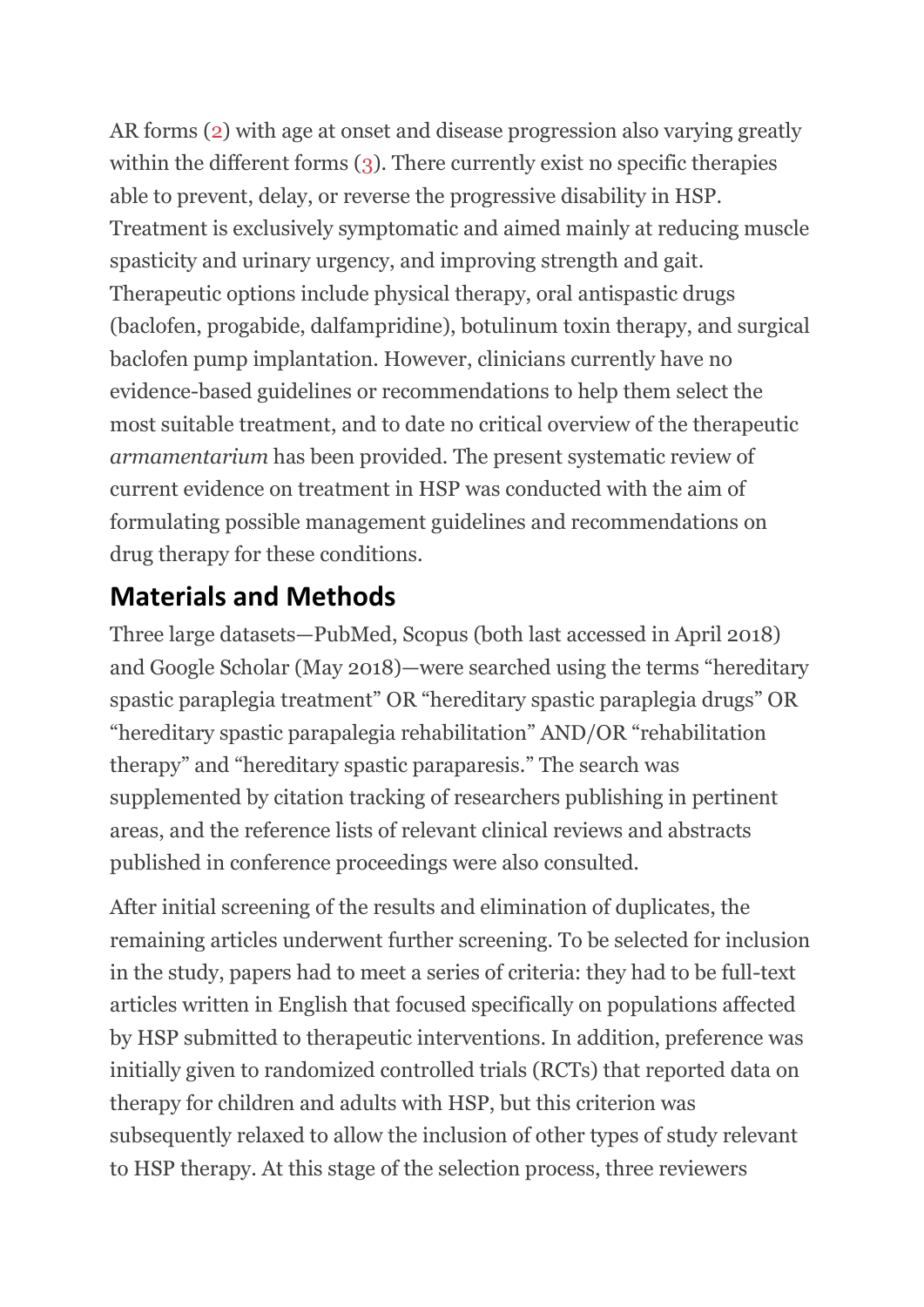independently screened the titles and abstracts of articles identified by the initial search to evaluate their compliance with the inclusion criteria. In all cases, however, it proved necessary to read and evaluate the full article in order to determine its suitability for inclusion.

# **Data Analysis**

The design and quality of the included studies were evaluated. Their methodological quality was assessed using the total score recorded on an 11 item scoring list (Appendix [1\)](https://www.frontiersin.org/articles/10.3389/fneur.2019.00003/full#SM1) [\(4](https://www.frontiersin.org/articles/10.3389/fneur.2019.00003/full#B4)), where each item was scored as 0 ("no"), 1 ("not sure"), or 2 ("yes"). The maximum total score of 22 was taken to indicate excellent quality. This aspect was evaluated independently by two authors who, by consensus, agreed to score the quality of papers as low if their mean total was  $\leq 8$ , moderate if it was between 9 and 16, and good if it was ≥17. If necessary, any disagreement in scoring between the two assessors was resolved by discussion with a third assessor until consensus was achieved.

## **Results**

The PubMed and Scopus search yielded a total of 192 articles, while 17,400 were found in Google Scholar. The titles and abstracts were screened and any duplicates were eliminated. At this point the remaining 55 articles underwent further screening; of these, 28 were excluded because they failed to meet the inclusion criteria (not dealing specifically with HSP). The final selection comprised 27 articles: 17 dealing with pharmacological treatments, five with physical therapy, and the last manuscripts discussing interventional and surgical therapy (Figure [1\)](https://www.frontiersin.org/articles/10.3389/fneur.2019.00003/full#F1).





**Figure 1**. The search strategy.

# Pharmacological Treatments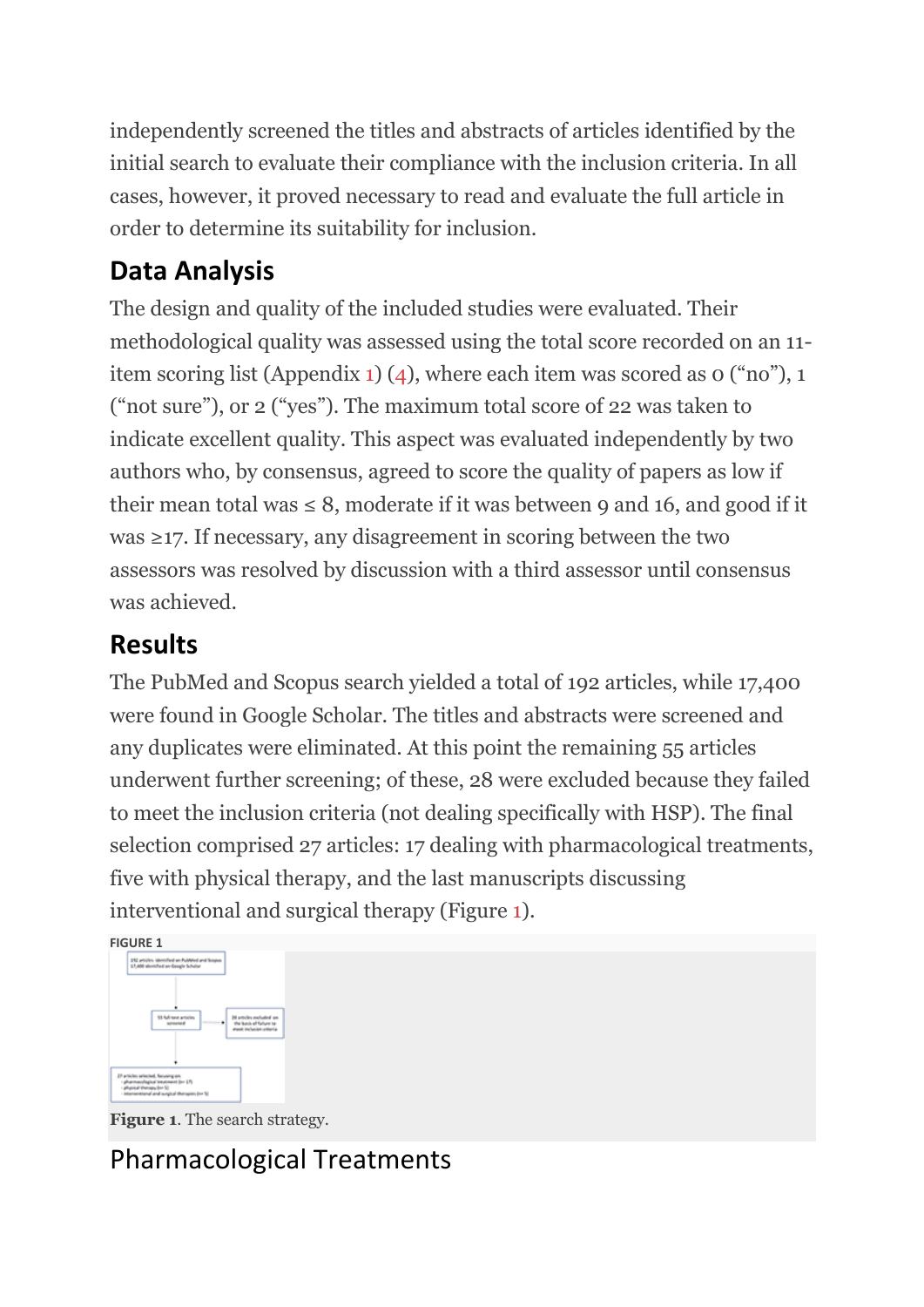The selected papers dealing with pharmacological treatments investigated the use of the following drugs.

#### **Gabapentin**

Gabapentin is an antiepileptic and antinociceptive drug whose prevalent mechanism of action is inhibition of calcium currents via high-voltageactivated channels containing the α2d-1 subunit, leading to reduced neurotransmitter release and attenuation of postsynaptic excitability [\(5\)](https://www.frontiersin.org/articles/10.3389/fneur.2019.00003/full#B5). To evaluate its antispastic action, gabapentin was tested in a double-blind, prospective, crossover placebo-controlled trial in patients with SPG4-linked hereditary spastic paraplegia [\(6\)](https://www.frontiersin.org/articles/10.3389/fneur.2019.00003/full#B6). Ten adult patients were included and were randomly allocated to two treatment regimens: the first received gabapentin for a period of 2 months, which was followed by a washout period of 10 days, a drug-free interval of 1 month, and finally placebo therapy for 2 months; the second group received the same treatments in the opposite order. The gabapentin treatment consisted of a starting dose of 2,400 mg/day, titrated up over 10 days to a maximum dose of 4,000 mg/day. Outcome was rated according to objective clinical measures—the authors used a combination of the MS Impairment Scale [\(7\)](https://www.frontiersin.org/articles/10.3389/fneur.2019.00003/full#B7) and the SPATAX [\(8\)](https://www.frontiersin.org/articles/10.3389/fneur.2019.00003/full#B8) diagnostic form—and self-reported measures, as well as paired transcranial magnetic stimulation parameters for evaluating motor cortical excitability. Objective clinical examinations and self-reported parameters were assessed at baseline, at the end of the treatment period, and at the end of the placebo treatment period. Overall, no statistically significant clinical differences (including intra-cortical excitability) were found between gabapentin and placebo. The quality of Sills' study was rated as good on the basis of the score of 19/22 assigned by the assessors, both of whom, however, urged caution, given the very small size of the sample considered.

### **Progabide**

Progabide is a highly selective GABA receptor agonist. In a double-blind crossover trial involving two 14-day treatment periods, progabide was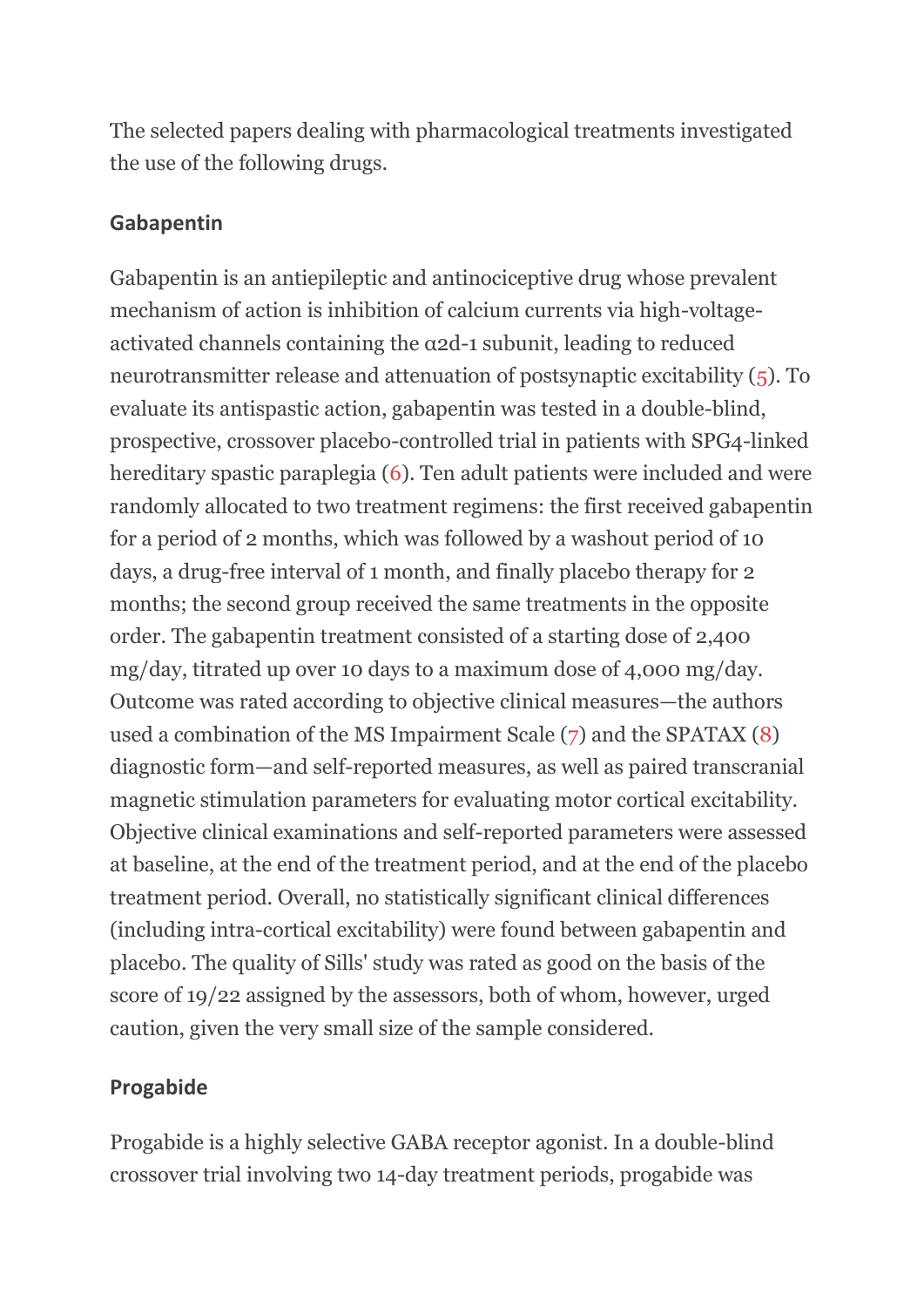compared with placebo in 16 adults with spasticity, two of whom had a clinical diagnosis of HSP (with an unspecified molecular etiology) [\(9\)](https://www.frontiersin.org/articles/10.3389/fneur.2019.00003/full#B9). Progabide was administered at a median daily dosage of 24.3 mg/kg (range 14.3–32.7 mg/kg). Outcome measures were: spastic hypertonia (evaluated, on a semi-quantitative scale, by measurement of the angle at which the stretch reflex appeared in response to mobilization of the limb at gravity speed) and reflex responses and flexor spasms (both evaluated using semiquantitative scales). Progabide was found to significantly reduce spastic hypertonia ( $p < 0.01$ ), reflex responses ( $p < 0.01$ ), and flexor spasms ( $p <$ 0.05).

The quality of this study was rated as moderate (16/22). However, only two patients had an HSP-related form of spasticity. Furthermore, the treatment was short-term and the selected outcomes were not clinically significant.

#### **Dalfampridine (4-Aminopyridine)**

Dalfampridine is a voltage-dependent potassium channel blocker used to improve walking ability in patients with multiple sclerosis. We reviewed two prospective, uncontrolled, open trials in which dalfampridine, 10 mg, was administered orally twice daily for 2 weeks. The first study included 12 adult patients affected by HSP who were treated for 15 days [\(10\)](https://www.frontiersin.org/articles/10.3389/fneur.2019.00003/full#B10). Efficacy was assessed on the basis of walking ability improvement, evaluated using the Timed-25-Foot Walk Test (TWT), the Spastic Paraplegia Rating Scale (SPRS) [\(11\)](https://www.frontiersin.org/articles/10.3389/fneur.2019.00003/full#B11), and the 12-item Multiple Sclerosis Walking Scale (MSWS-12) before and after treatment. Significant post-treatment improvements were recorded in SPRS ( $p = 0.02$ ) and MSWS-12 ( $p = 0.04$ ) scores. After treatment, patients were categorized into two groups: "responders" ( $n = 6$ ) patients), who showed an improvement of >20% in any of the three tests (TWT, SPRS, and MSWS-12), and "non-responders"  $(n = 6$  patients), who by definition recorded improvements of < 20% in all tests. However, these results must be interpreted with caution for several reasons: no control group was included and no information was given on the HSP patients' phenotype (pure/complex) or disease duration, and their molecular etiology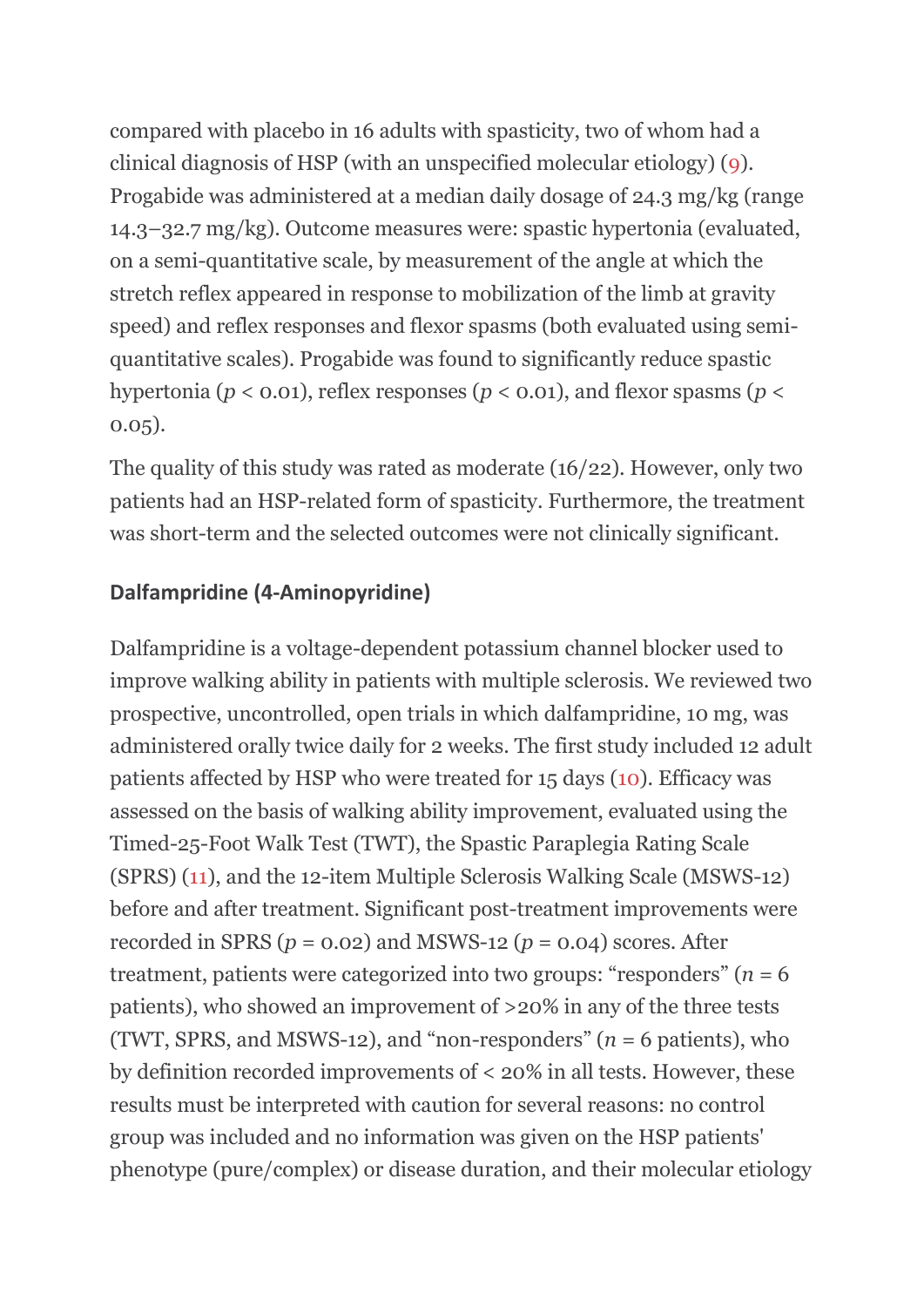thus remained uncertain. Overall, the quality of this trial was rated as low (8/22). The second study enrolled five adult patients, all with definite HSP: four with an SPG4 form, and one with an SPG15 form [\(12\)](https://www.frontiersin.org/articles/10.3389/fneur.2019.00003/full#B12). Dalfampridine, 10 mg, was administered orally twice daily for 15 days. Outcome measures were the Modified Ashworth Scale (MAS), 9-hole peg test (NHPT), TWT and the mean time to walk 10 m (10 MWT). All assessments were performed at baseline and at the end of the study. Patients exhibited significantly improved TWT, MAS, and NHPT scores. Like the aforementioned study, this trial was uncontrolled and the sample size small, and overall its quality was considered low (7/22). Interestingly, we have recently studied six patients (three men and three women; median age  $23 \pm$ 2 years; mean disease duration  $6.5 \pm 4$  years) harboring biallelic mutations in the SPG11 gene who received 10 mg dalfampridine twice daily for 12 months. Safety profiles were assessed and only minor adverse reactions (fever in one case, gastrointestinal symptoms in two) were observed. We observed a global improvement in motor function as assessed by gait analysis, TWT, and 6-meter walk test (6 MWT), with less fatigue reported on the Modified Fatigue Impact Scale. The patients showed an improved ability to concentrate when performing specific tasks and a subjective improvement in emotional stability, although this was not assessed using standardized clinical tools (FMS, manuscript in preparation). These results are clearly limited by the study design and further controlled studies are necessary to confirm the efficacy of this drug at least in some HSP subtypes.

#### **Botulinum Toxin Injection**

Intramuscular injection of botulinum toxin type-A (BoNTA) is one of the primary treatments for focal spasticity. In an uncontrolled clinical trial [\(13\)](https://www.frontiersin.org/articles/10.3389/fneur.2019.00003/full#B13), 15 adults with confirmed HSP (8 with SPG4, 1 with SPG3A, 1 with SPG8, and 5 affected by AD-HSP without an identified mutation) and symptomatic calf muscle spasticity were treated with BoNTA injections in each triceps surae (500–750 MU of Dysport®, Ipsen Biopharm Ltd., Wrexham, UK). This was followed by 18 weeks of daily stretching exercises. Before the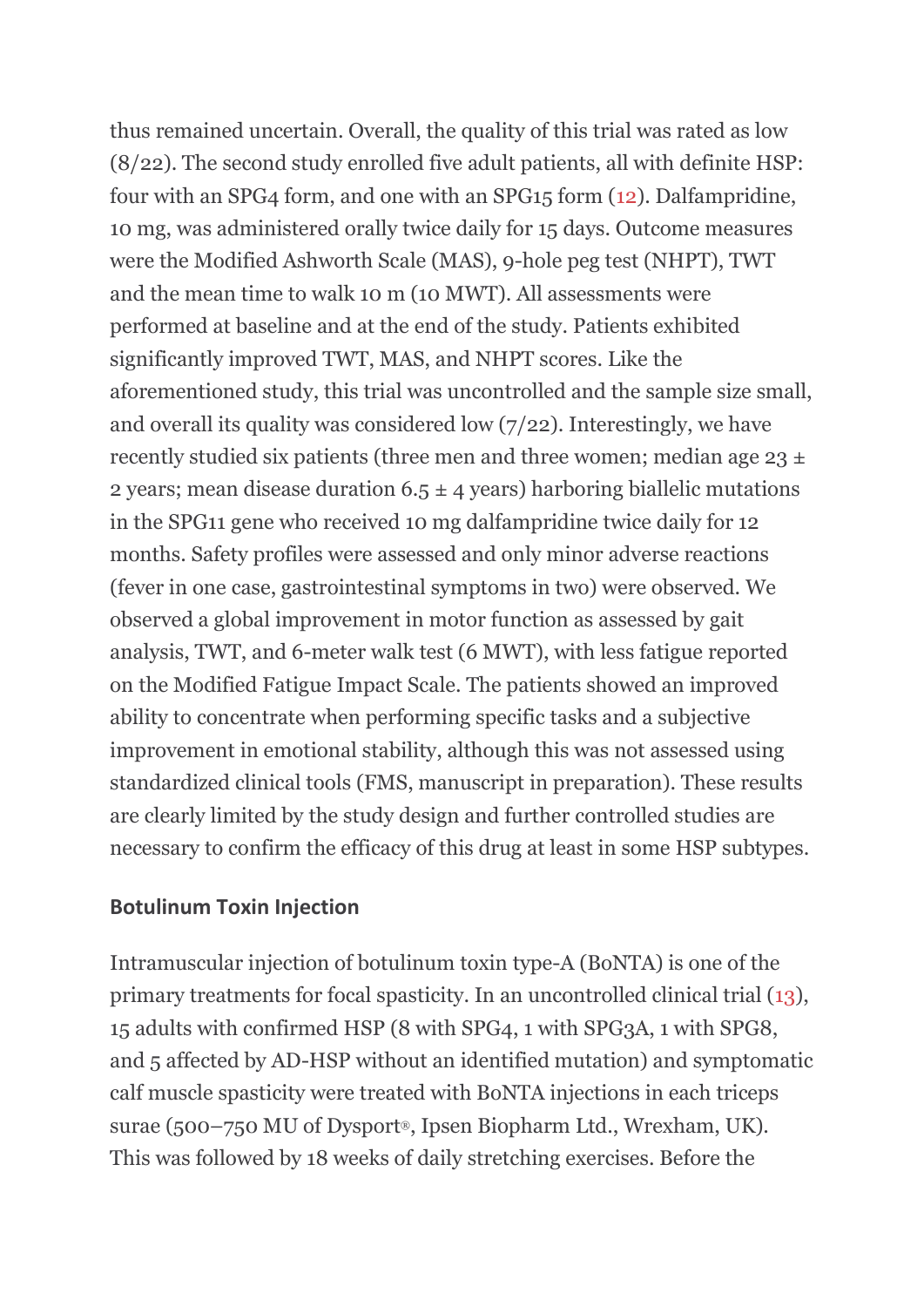intervention (T0), and at 4 (T1) and 18 (T2) weeks after it, gait, balance, motor selectivity, and calf muscle tone and strength were tested. The primary outcome measure was comfortable gait velocity, tested barefooted with the 10 MWT. After treatment, mean comfortable gait velocity increased significantly, whereas balance and the other functional measures remained unchanged. Calf muscle tone declined from T0 to T1, an effect that partially persisted at T2, whereas calf muscle strength did not change. The quality of this study was low  $(6/22)$ . In another study  $(14)$  involving 19 unselected adult patients with a probable diagnosis of HSP, treated with BoNTA, and evaluated using the MAS, 17 showed one-point MAS score improvements, whereas a single patient recorded a three-point improvement. In a retrospective study [\(15\)](https://www.frontiersin.org/articles/10.3389/fneur.2019.00003/full#B15), 10 patients with HSP received BoNTA and physical therapy for 5 years. Over time they showed significant improvements both in muscle tone and in baropodometric examination parameters. Overall, the quality of these latter case studies was very low (3/22 and 2/22, respectively).

#### **L-Dopa**

L-Dopa is an amino acid precursor of dopamine, essentially used in Parkinson's disease. We identified six studies reporting HSP patients who were treated with, and proved partially responsive to, L-Dopa. The first one [\(16\)](https://www.frontiersin.org/articles/10.3389/fneur.2019.00003/full#B16) described two siblings (aged 16 and 18 years) presenting a form of HSP with thin corpus callosum. One patient also had tremor and bradykinesia that were L-Dopa-responsive. The second study [\(17\)](https://www.frontiersin.org/articles/10.3389/fneur.2019.00003/full#B17) described a subject with HSP and parkinsonism harboring biallelic mutations in the SPG11 gene; the patient's parkinsonian features were responsive to 300 mg/day oral L-Dopa. Two further studies [\(18,](https://www.frontiersin.org/articles/10.3389/fneur.2019.00003/full#B18) [19\)](https://www.frontiersin.org/articles/10.3389/fneur.2019.00003/full#B19) described five additional subjects with HSP due to mutations in the same gene in whom treatment with L-Dopa/carbidopa (associated with sapropterin tetrahydrobiopterin in four patients) resulted in a partial improvement of motor symptoms. The final study [\(20\)](https://www.frontiersin.org/articles/10.3389/fneur.2019.00003/full#B20) reported a mother and a daughter with the complicated SPG8 form whose spasticity improved after L-Dopa therapy. The obvious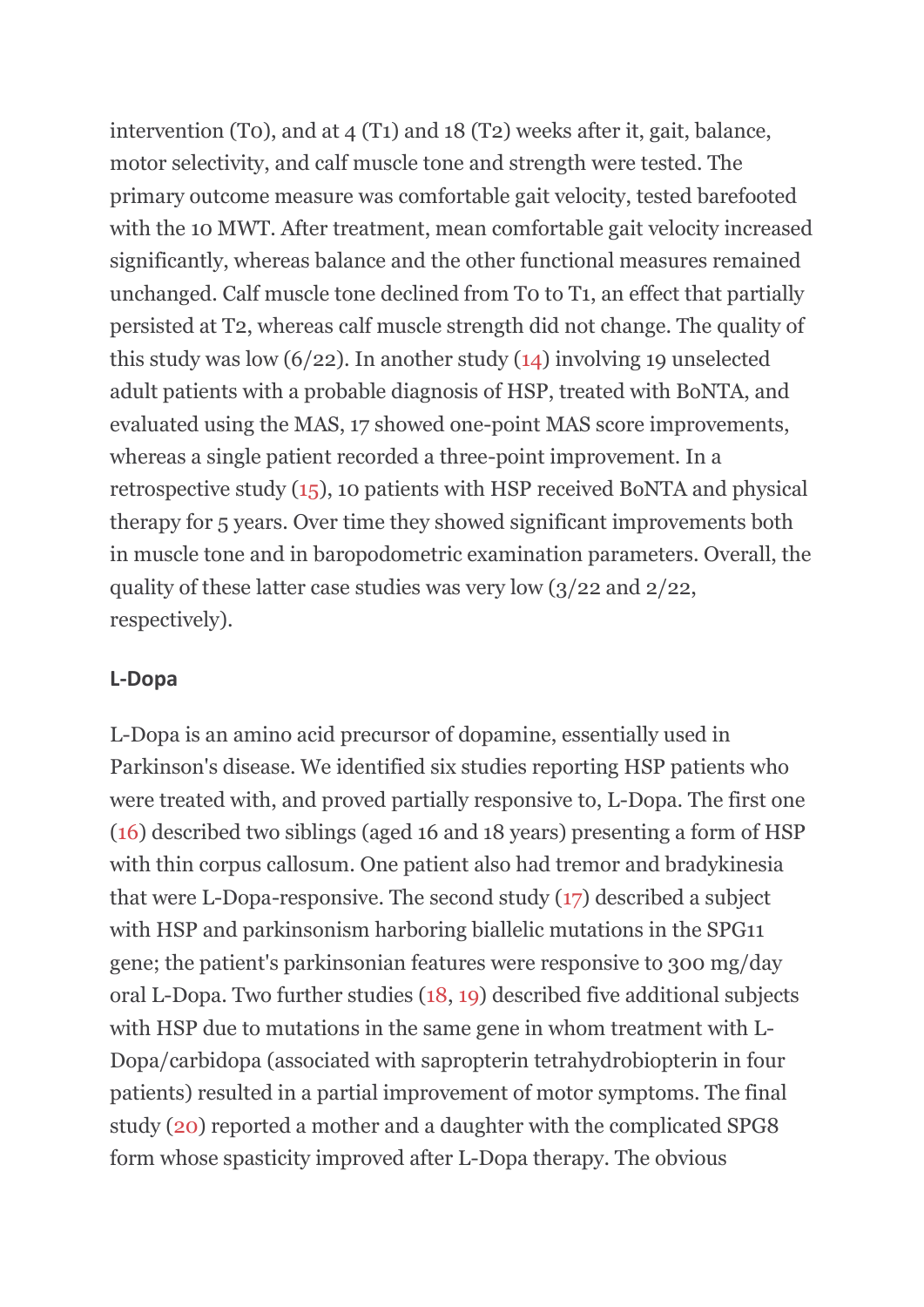limitation of these reports is that they concerned patients with a limited set of gene mutations (mostly in the SPG11 gene), all studied in open-label, uncontrolled settings. Placebo effects were not taken into account. In addition, information on L-Dopa dosage and outcome measures for assessing efficacy was sketchy and assessments were based only on subjective clinical evaluations. Overall, these studies were considered anecdotal, and of barely acceptable quality (1/22).

#### **Cholesterol-Lowering Drugs**

Spastic paraplegia type 5 (SPG5) is a rare subtype of HSP caused by recessive mutations in *CYP7B1* encoding oxysterol-7α-hydroxylase, leading to accumulation of neurotoxic oxysterols. We considered a report of two cases plus two RCTs targeting oxysterol accumulation in SPG5. In the first study [\(21\)](https://www.frontiersin.org/articles/10.3389/fneur.2019.00003/full#B21), two adult siblings were treated with cholesterol-lowering agents: one received simvastatin (from 20 to 60 mg/day) for the first 12 months, after which ezetimibe, 10 mg/day, was used in combination with simvastatin, 40 mg/day, for a further year. His sibling, who had not tolerated simvastatin because of side effects, received only ezetimibe, 10 mg/day, for 12 months. In both patients, serum 27-hydroxyoxysterol (27- OHC)—a specific and validated biomarker in SPG5 [\(1\)](https://www.frontiersin.org/articles/10.3389/fneur.2019.00003/full#B1)—significantly decreased, whereas SPRS and muscle strength scores did not change. The quality of this study was rated as very low  $\left(\frac{2}{2}\right)$ . In a more complex study in SPG5 [\(22\)](https://www.frontiersin.org/articles/10.3389/fneur.2019.00003/full#B22), atorvastatin (40 mg/day if patients were aged >18 years, 20 mg/day if < 18 years) was used for 9 weeks in 14 patients and the primary endpoint was a reduction in serum 27-OHC levels. The patients' median age at observation was 40 years, and their median disease duration was 13 years. Atorvastatin, but not placebo, reduced serum 27-OHC by 31.5% (*p* = 0.001). This was deemed to be a high quality (20/22) study, despite being a short-term trial that did not consider any clinical outcome parameters and failed to clarify the long-term impact of cholesterol-lowering agents on disease severity. Finally, a phase II therapeutic study of atorvastatin, 20 mg twice daily, chenodeoxycholic acid (CDCA), 500 mg twice daily, and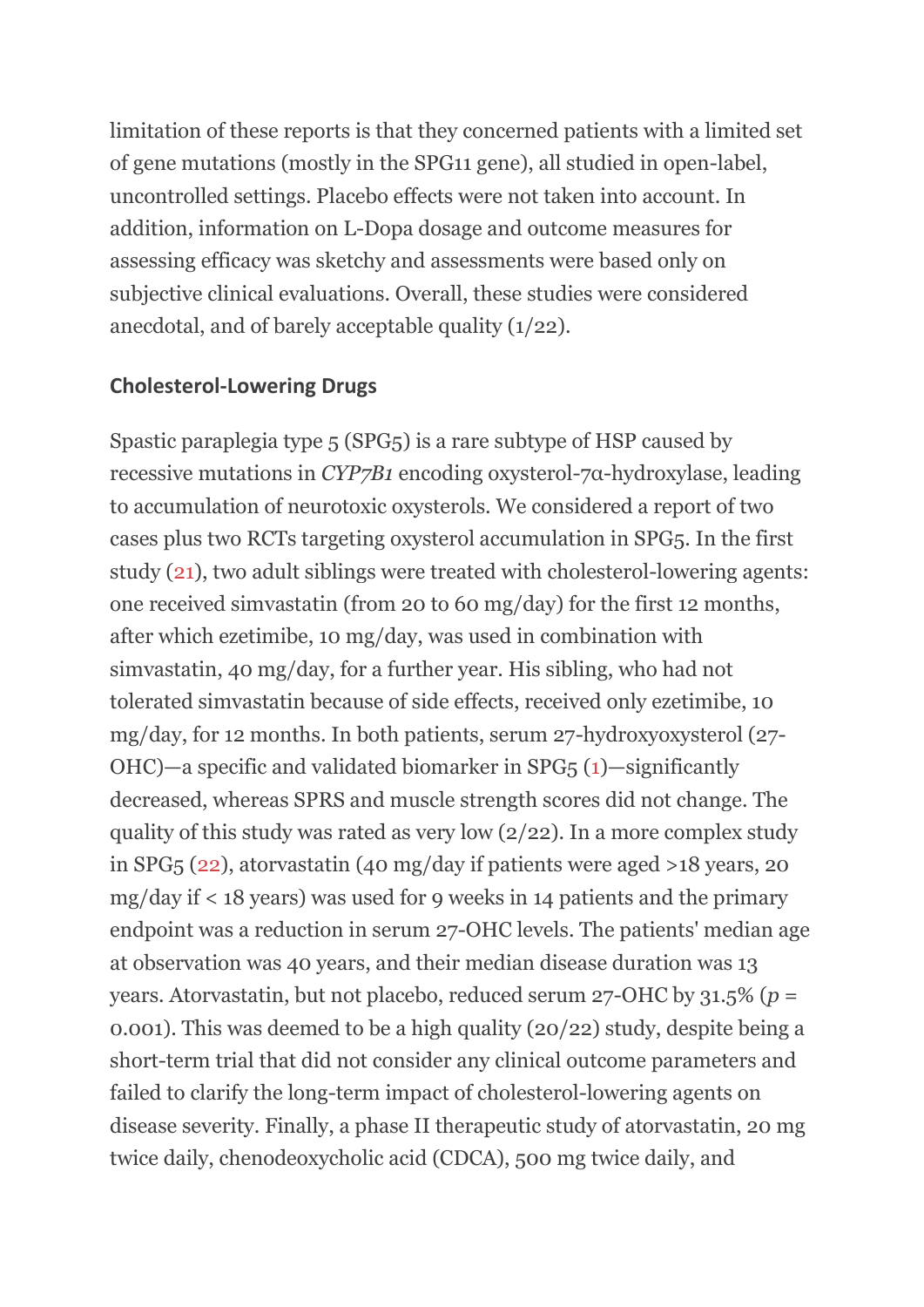resveratrol, 40 mg twice daily, was carried out in 12 SPG5 patients [\(23\)](https://www.frontiersin.org/articles/10.3389/fneur.2019.00003/full#B23). It was a three-treatment crossover study with randomization of the six different sequences of the three-treatments. Each patient was studied for a total of 18 months, randomly undergoing the three-treatments each for a period of 2 months, with a washout interval of 4 months. The study included two patients in each arm. The primary outcome measure was reduced plasma 27-OHC levels, whereas the secondary outcome measures were safety profile and changes in oxysterol biomarkers (24S-OHC, 25- OHC). No clinical outcome parameters were considered. The results showed decreased total cholesterol with 40 mg atorvastatin (*p* < 0.001), associated with decreased plasma 27-OHC ( $p < 0.001$ ) and 24S-OHC, but no significant changes in 25-OHC levels. Plasma oxysterols were not significantly altered by CDCA or resveratrol either. However, CDCA led to increased levels of total bile acids (*p* < 0.009), associated with increased serum CDCA, lithocholic acid and ursodeoxycholic acid (*p* < 0.001), and decreased cholic acid and deoxycholic acid (*p* < 0.001). Although wellconducted, the quality of this study was deemed to be moderate (9/22) due to the absence of randomization and blinding. Collectively, these studies offer the first illustrations of a causal treatment strategy in the SPG5 form of HSP. However, aspects still needing to be investigated include the clinical efficacy of cholesterol-lowering drugs and the question of whether biochemical parameters reflect neurological impairment *in vivo*. On the other hand, these preliminary data suggest that it would be useful to evaluate the long-term effects of these drugs in SPG5.

#### **Betaine and Folinic Acid**

The literature search revealed two case series of patients with complicated HSP caused by methylenetetrahydrofolate reductase (MTHFR) deficiency who showed clinical improvement after treatment with betaine and vitamins. In the first report, Lossos et al. [\(24\)](https://www.frontiersin.org/articles/10.3389/fneur.2019.00003/full#B24) described four patients, from two unrelated families, with severe MTHFR deficiency presenting with complicated HSP. All patients were treated with vitamin B12 (1,000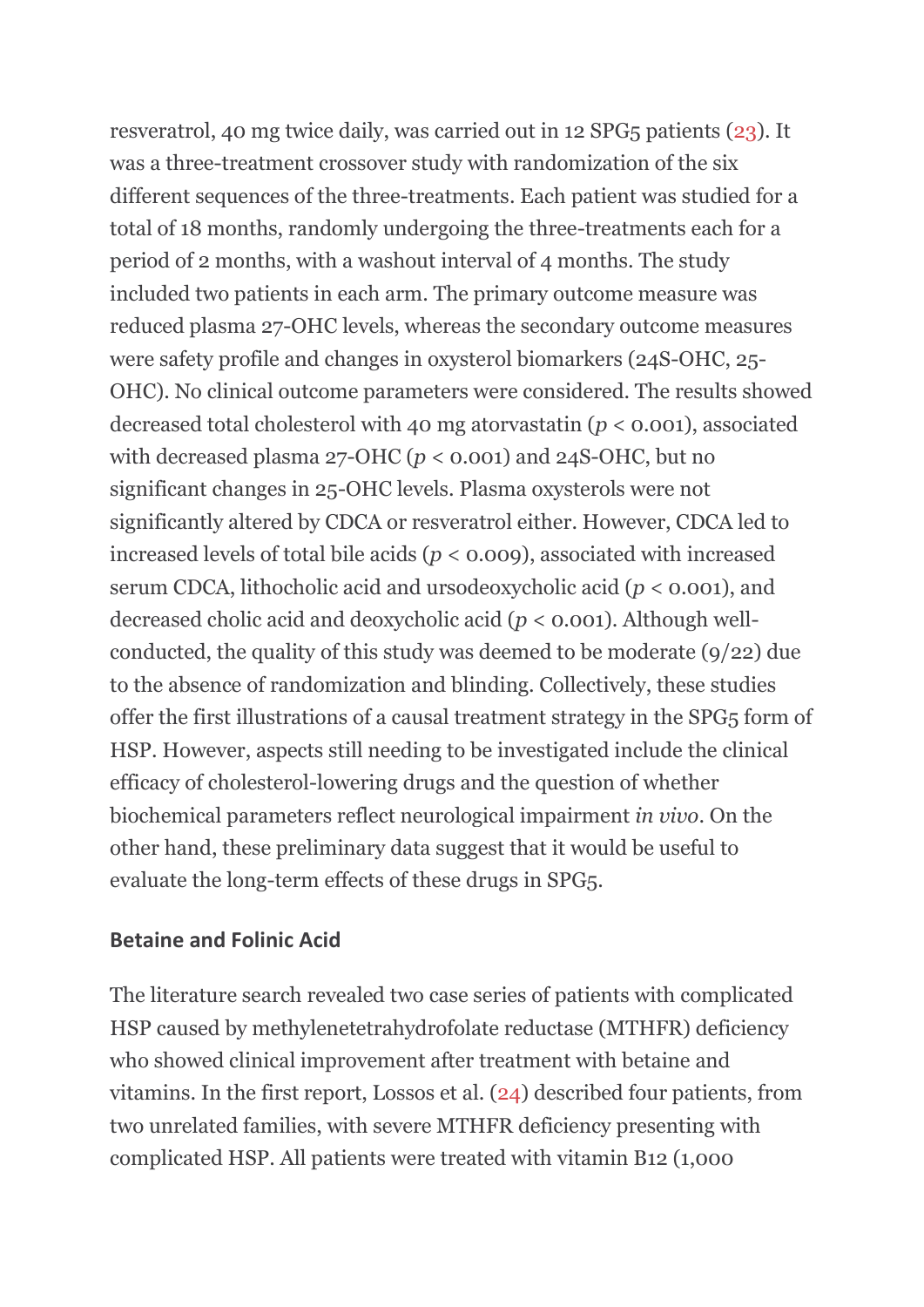mg/month), folic acid (15 mg/day), folinic acid (45 mg/day), and betaine anhydrous (6–10 g/day). Betaine treatment resulted in a rapid and sustained reduction in homocysteine levels in all the patients and, over a period of nine to 15 years, improved the conditions of three of them. However, no objective clinical tools were used to assess efficacy. The second report [\(25\)](https://www.frontiersin.org/articles/10.3389/fneur.2019.00003/full#B25) described two MTHFR-deficient adults treated with betaine (9,000 mg/day), folinic acid (45 mg/day), vitamin B12 (1,000 mg/week), vitamin B6 (300 mg/day), and ASA (100 mg/day) as prophylactic agents. One year after starting treatment, their SPRS score decreased from 14 and 15 to 12, respectively. Overall, these clinical studies suggest that betaine and vitamin supplementation may be useful in the rare cases of HSP caused by MTHFR deficiency. However, they were open-label and uncontrolled studies, and their quality was rated as very low (scores of 2/22 and 3/22, respectively).

### Physical Therapy

The effectiveness of physical therapy in patients with HSP was found to be documented only in a small number of case reports and uncontrolled studies.

### **Electrical Stimulation**

No RCTs have been conducted to assess the effectiveness of electrical stimulation in HSP treatment. A single published study met the inclusion criteria for this review. The case report in question described a 26-years-old man whose motor function improved after treatment with electrical stimulation [\(26\)](https://www.frontiersin.org/articles/10.3389/fneur.2019.00003/full#B26). Bilateral stimulation of the quadriceps and anterior compartment musculature was performed two to three times per week for 3 months. Gait analysis performed before and after treatment revealed a 27% increase in velocity, associated with increases in cadence, and right step length. The quality of this case report was rated as very low (3/22).

### **Robotic Gait Training**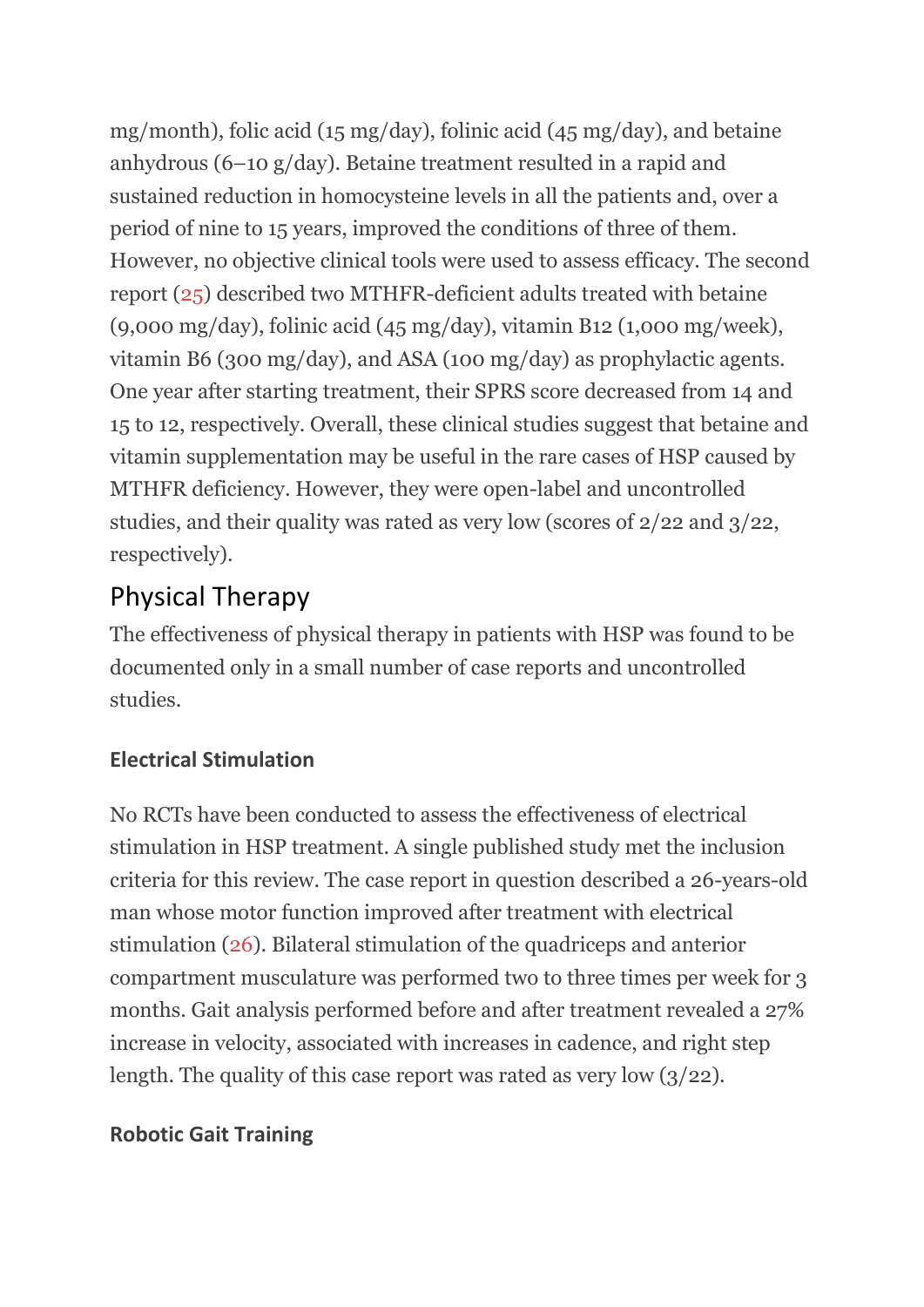Several robotic locomotion systems are currently available to facilitate gait training in patients with different neurological disorders. We found a single uncontrolled trial whose aim was to test the effectiveness of a robotic-aided intensive training program in adults affected by pure HSP [\(27\)](https://www.frontiersin.org/articles/10.3389/fneur.2019.00003/full#B27). The study included 13 adult patients undergoing rehabilitation treatment (three sessions per week for 6 weeks) using a Lokomat gait orthosis (Hocoma AG, Volketswil, Switzerland). The outcome measures were the following: the Berg Balance Scale (BBS), the Timed Up and Go test (TUG), 6MWT, 10MWT, Physiologic Cost Index (PCI), Hospital Anxiety and Depression Scale, the SF-36 scale, and the MAS. The patients were assessed a week before starting the treatment, at the end of the treatment, and 2 months later, during a follow-up evaluation. At the end of the treatment, statistically significant improvements were observed only on the BBS, 10 MWT, and 6 MWT, whereas the PCI, TUG, and MAS scores did not change. The SF-36 scale showed significant improvements in multiple domains, confirming the positive effects of robotic training on quality of life. The 2-months follow-up scores did not show any change with respect to those recorded at the end of the treatment. In this study there was no comparison with standard therapy, and no switching between treatments; its quality was rated as low (7/22). We also reviewed a case report describing the outcome of robotassisted gait training combined with physiotherapy in a 28-years-old man with pure HSP [\(28\)](https://www.frontiersin.org/articles/10.3389/fneur.2019.00003/full#B28). This patient underwent 25 training sessions over a period of 6 weeks, after which functional assessments showed some minor improvements in walking speed and balance. The quality of this case report was considered to be very low (2/22). It seems that further studied are needed to establish the role of robot-assisted gait training in the management of HSP.

#### **Hydrotherapy**

The effectiveness of hydrotherapy treatment in improving locomotor function in patients with late-onset HSP was evaluated in a small, uncontrolled trial [\(29\)](https://www.frontiersin.org/articles/10.3389/fneur.2019.00003/full#B29). Nine HSP patients underwent a 10-week course of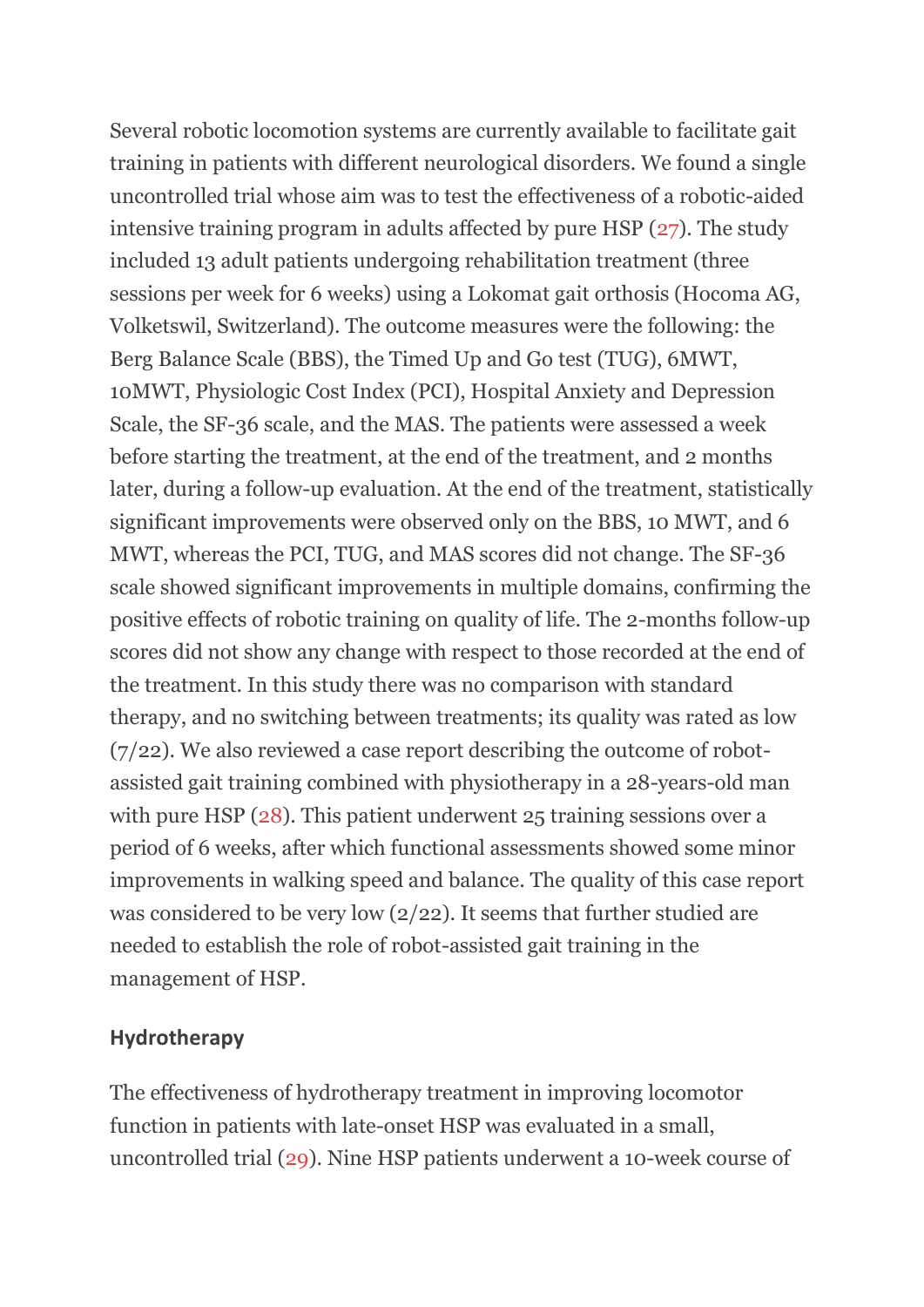hydrotherapy based on 45-min sessions of treatment. Before the treatment, spasticity was measured using the MAS and gait analysis parameters were analyzed in spatiotemporal, kinematic, and kinetic domains. Significant pre- vs. post-therapy differences were observed in spatiotemporal, kinematic, and kinetic measures, and the integration of these measures provides some insight into locomotor inefficiencies and compensatory strategies implemented, during gait, by individuals with HSP. Interestingly, after therapy, a decrease in the rotational range of motion at the hip and knee and an exacerbation of the already abnormal hip internal rotation throughout the gait cycle were observed, suggesting that hydrotherapy might have favored the patients' existing compensatory strategies rather than permitting smoother locomotion. However, the design of this shortterm trial was poor and the study was deemed to be of low quality (5/22).

#### **Physical Therapy**

There exist no clear indications on appropriate types and timing of physical therapy in HSP. One report [\(30\)](https://www.frontiersin.org/articles/10.3389/fneur.2019.00003/full#B30) described two adult siblings with HSP who underwent an intensive 8-weeks stretching, strengthening, and functional exercise program, administered in 60- to 90-min sessions (daily, 6 days/week). The TUG, Functional Reach Test, 10 MWT, and 6 MWT were used as outcome measures, and all showed improvements at the end of the intensive treatment program. Although the results of this study appeared promising, it lacked precise data on the improvements reported. Its quality was rated as very low (2/22).

### Interventional and Surgical Therapies

We did not find high quality studies documenting the effectiveness of interventional and surgical therapies in patients with HSP.

### **Intrathecal Baclofen**

Baclofen is a muscle relaxant and antispastic agent that acts by activating GABAB receptors. It can be administered orally or intrathecally. Intrathecal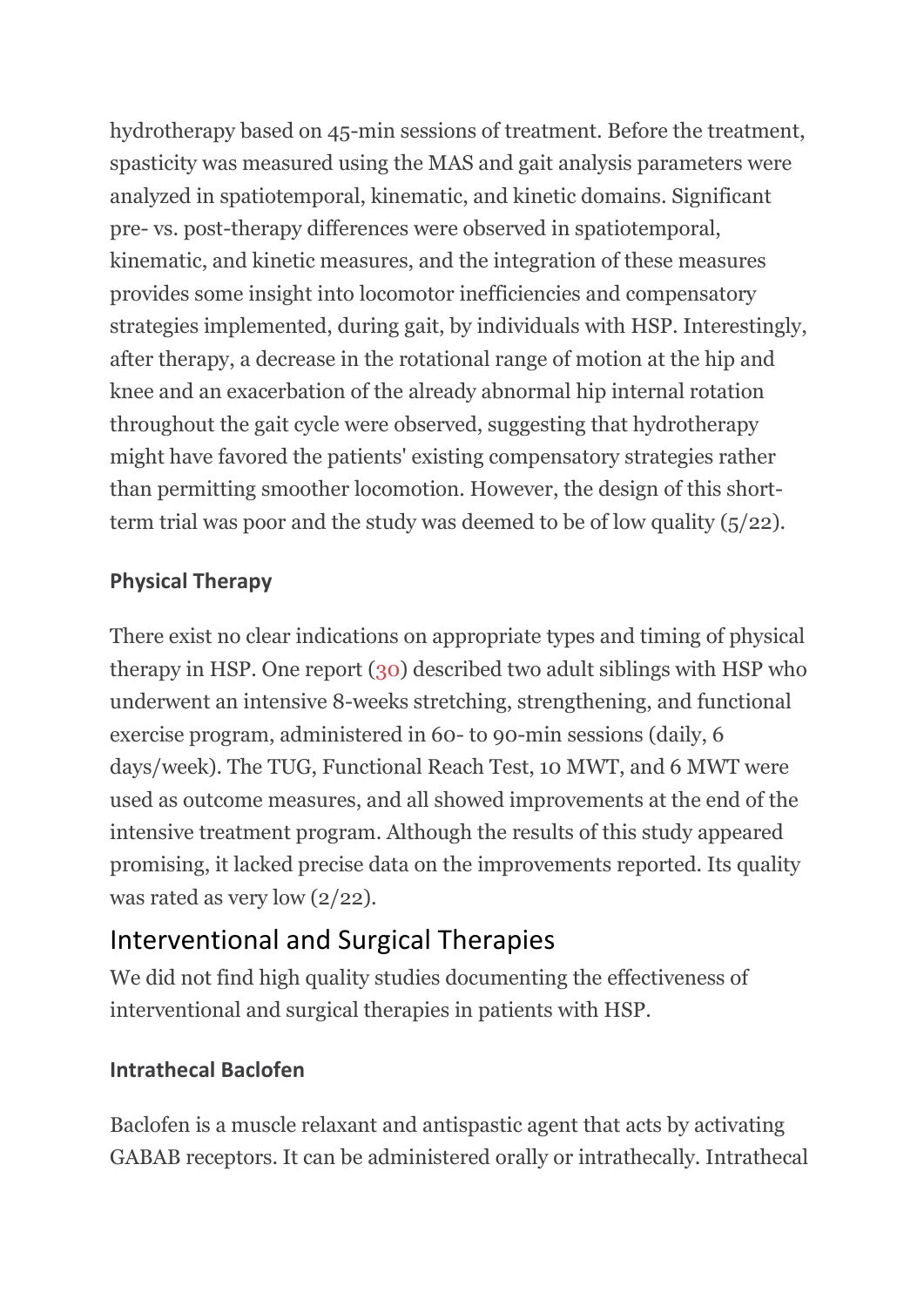baclofen (ITB) has greater therapeutic efficacy and less systemic toxicity compared with oral preparations. The present literature survey found one open, uncontrolled trial, and two case reports evaluating the efficacy of ITB in HSP patients. In the open study [\(31\)](https://www.frontiersin.org/articles/10.3389/fneur.2019.00003/full#B31), 14 out of 16 adult non-responders to oral antispastic drugs, having responded favorably to an initial intrathecal trial with 50 μg baclofen, were implanted with a pump for intrathecal administration of the drug. The patients were evaluated for lower limb spasticity, walking performance, and complications. The average follow-up period was 25.8 months. The mean baclofen dose was 90 μg/24 h. The treatment was found to reduce lower limb spasticity, measured with the MAS, in all the patients ( $p = 0.000$ ). Walking ability, evaluated using a modified version of the functional walking scale of the Gillette Functional Assessment Questionnaire ( $p = 0.001$ ), was improved. In one of the two case reports [\(32\)](https://www.frontiersin.org/articles/10.3389/fneur.2019.00003/full#B32), MAS score and kinematic and electromyographic analyses showed improvements in an adult HSP patient treated with ITB. In the other case study [\(33\)](https://www.frontiersin.org/articles/10.3389/fneur.2019.00003/full#B33), another patient with HSP reported decreased spasticity, with maintenance of muscle strength, using ITB. Overall, the quality of these studies was rated as low or very low  $(5/22, 2/22, 3/22, 1/2)$ respectively), showing that there is still a lack of recommendations on the use of ITB in HSP.

#### **Dorsal Rhizotomy**

Selective dorsal rhizotomy (SDR) is a neurosurgical procedure serving to selectively destroy problematic nerve roots in the spinal cord. It can be used to relieve spasticity in cerebral palsy, but has also been tried in HSP. In an uncontrolled prospective trial, four adults with an undefined form of HSP underwent the procedure [\(34\)](https://www.frontiersin.org/articles/10.3389/fneur.2019.00003/full#B34). Patient evaluation took into account muscle tone and muscle spasms, measured using the MAS, and a spasm frequency scale. Patient data included pre- and post-operative evaluations performed by a multidisciplinary team at 6 months, at 12 months, and then at yearly intervals thereafter. The average lower extremity MAS score decreased after treatment ( $p < 0.01$ ), with no significant difference between the scores at 1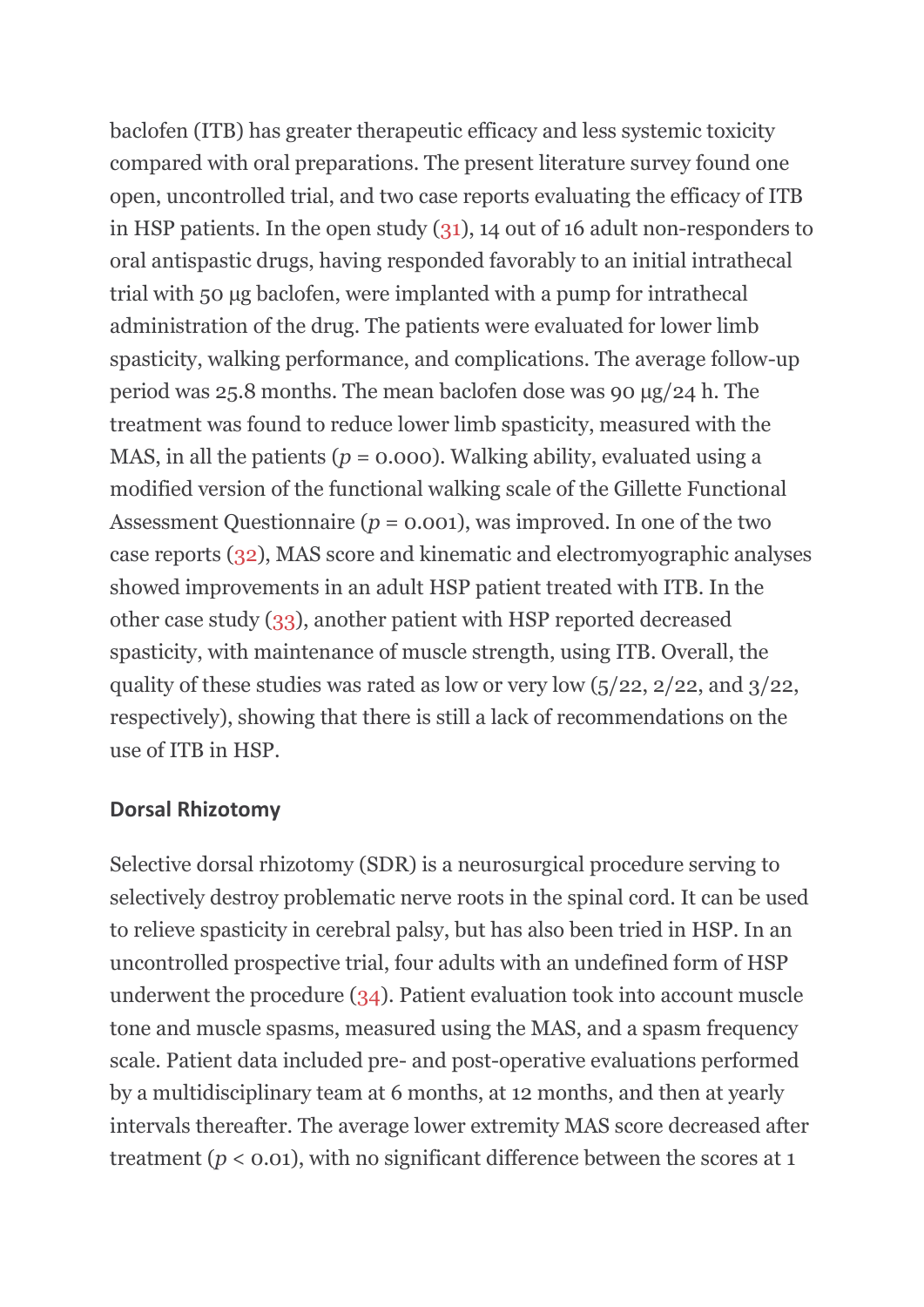and 2 years after SDR. Lower limb spasm scores also improved significantly. All these improvements remained stable throughout the follow-up period, with no local or general complications appearing in any of the four patients. Although this study provides evidence of the efficacy of SDR, it does not completely answer open questions about the long-term effectiveness and risks of the treatment. Overall, the quality of the study was considered low (6/22). More patients should be followed up for a longer time and larger studies of SDR in specific genetic subtypes should be encouraged. We also reviewed a retrospective study of four HSP children who underwent SDR [\(35\)](https://www.frontiersin.org/articles/10.3389/fneur.2019.00003/full#B35). All the patients showed reduced lower limb spasticity after the procedure, and this change was maintained over longterm follow-up (range 44–252 months). However, progressive functional decline was observed in two siblings diagnosed with the infantile-ascending form associated with mutations in *ALS2*. This study was rated low quality (2/22). On the basis of the above studies, it can be concluded that SDR may possibly be a feasible option for alleviating spinal-related spasticity in uncomplicated HSP, while its effect in complicated HSP seems to be less predictable.

### **Discussion**

The past decade has seen remarkable advances in the identification of the genes responsible for HSP and in understanding of the molecular pathogenesis of this group of conditions. To date, several pathogenetic mechanisms have been identified [\(36\)](https://www.frontiersin.org/articles/10.3389/fneur.2019.00003/full#B36), including oxidative stress, dysfunction of axonal development, and axonal transport, abnormal lipid metabolism, altered DNA repair, dysmyelination, disrupted autophagy, abnormal cell signaling, and abnormal membrane trafficking. By contrast, curative, to say nothing of preventive, treatments for these disorders continue to be lacking, and there is an urgent need for innovative strategies able to translate growing understanding of the disease mechanisms into improved patient care. Similarly, no recommendations on new therapies are emerging, and it is depressing to note that these patients continue to be treated in the same way as they were in the "pre-genetic era." In short,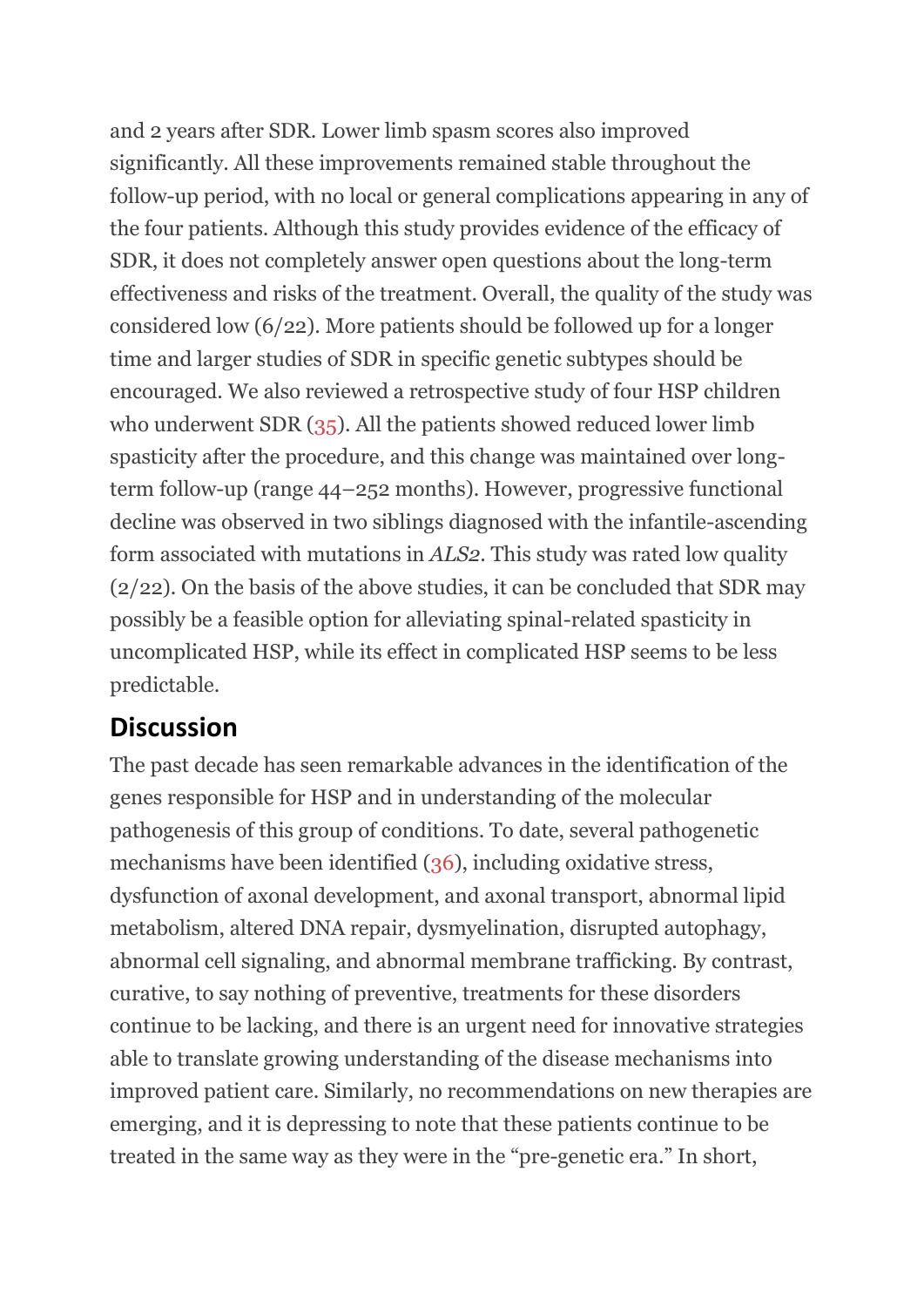symptomatic treatment remains the cornerstone of HSP management. As things currently stand, few trials have evaluated specific HSP treatments, while there is a paucity of robust clinical trial data supporting the efficacy of even the most widely used symptomatic drugs.

The present systematic review, undertaken with the aim of addressing this situation, considered 27 selected studies investigating therapies in HSP: 24 were class IV studies (case reports/series, uncontrolled investigations, or retrospective studies) and three were class III studies (two RCTs and one prospective, placebo-controlled trial with a two-period crossover). Table [1](https://www.frontiersin.org/articles/10.3389/fneur.2019.00003/full#T1) summarizes them and gives their quality ratings. Only two were considered to be methodologically sound as shown by their high quality scores: one that evaluated the efficacy of gabapentin in HSP, without, however, showing any significant improvement, and another that tested the safety of cholesterollowering drugs in SPG5 on the basis of biochemical outcomes, but failed to address short-term motor outcomes. This is too small a number in relation to the constant stream of information emerging at the benchside, not to mention the growing demands of patients, caregivers, and patient associations once a molecular diagnosis has been reached. This is critical in adults suffering a long-lasting disabling disorder but even more serious in children where the paucity of studies and therapeutic attempts reflects a failure to exploit the now more rapid access to molecular diagnoses in young people. Surely, the combined clinical and genetic heterogeneity of the disorder together with inadequacy of natural history studies and validated outcome measures represent a major obstacle to more precise curative studies in HSP. Nonetheless, our review, too, has several limitations. First of all, there actually exist very few RCT studies investigating spasticity treatment, even beyond the hereditary or genetic forms. Second, the patients included in the studies selected for this review are considerably heterogeneous; in some cases, HSP was not even genetically confirmed and the results in a subgroup of HSPs cannot therefore be generalized. Finally, we cannot exclude that our search was incomplete and overlooked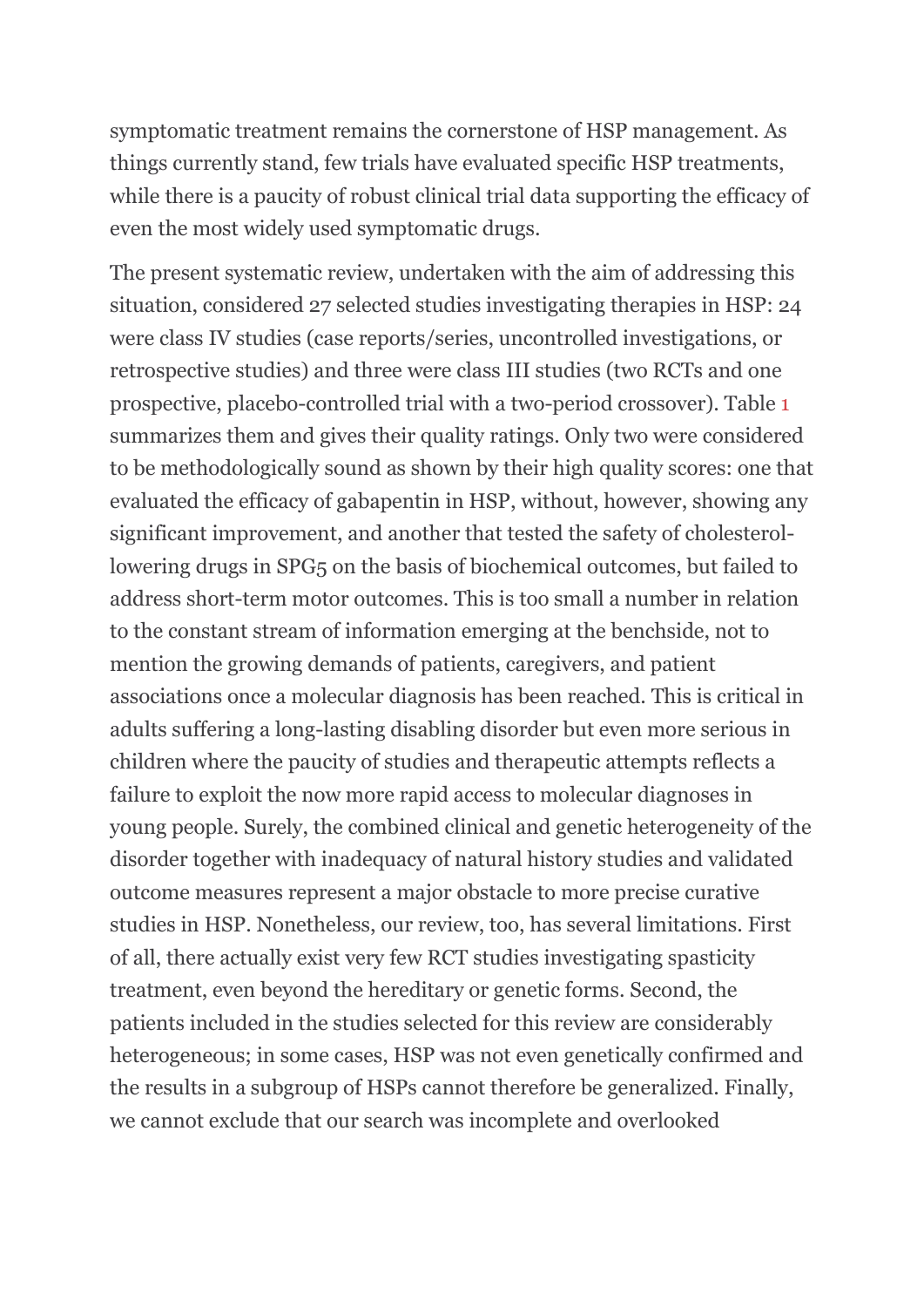significant information coming from smaller studies, case reports, and articles not written in English.

**[TABLE 1](https://www.frontiersin.org/files/Articles/436106/fneur-10-00003-HTML/image_m/fneur-10-00003-t001.jpg)**

**Table 1**. Overview of the studies included in the literature review.

### **Future Perspectives**

There is no doubt that the search for an effective treatment for HSP, conducted through pathogenetic studies and therapeutic trials, needs to be stepped up. At present, several preclinical avenues of research are offering interesting findings that may open the way for specific pathogenetic therapies in selected forms of HSP. For instance, different studies are evaluating strategies to address spastin deficiency, the cause of SPG4. In an *in vitro* model [\(37\)](https://www.frontiersin.org/articles/10.3389/fneur.2019.00003/full#B37), human-induced pluripotent stem cells derived from fibroblasts of two SGP4 patients were obtained and upregulation of p60 katanin, a microtubule-severing protein, was found to partially compensate for impaired microtubular dynamics seen in SPG4 neurons. In another study, SPG4 homologs in *C. elegans*, fruit fly and zebrafish were studied, and compounds known to modulate endoplasmic reticulum stress (such as phenazine, methylene blue, N-acetyl-cysteine, guanabenz, and salubrinal) partially recovered locomotor defects in mutant models [\(38\)](https://www.frontiersin.org/articles/10.3389/fneur.2019.00003/full#B38). In SPG7 disease, caused by paraplegin deficiency, there has emerged solid proof that intramuscular viral delivery of paraplegin in a knockout mouse model could halt the progression of the neuropathological changes [\(39\)](https://www.frontiersin.org/articles/10.3389/fneur.2019.00003/full#B39). Moreover, in the SPG11 form of HSP, GSK3ß in patient-specific induced pluripotent stem cell-derived cortical neural progenitor cells has been identified as a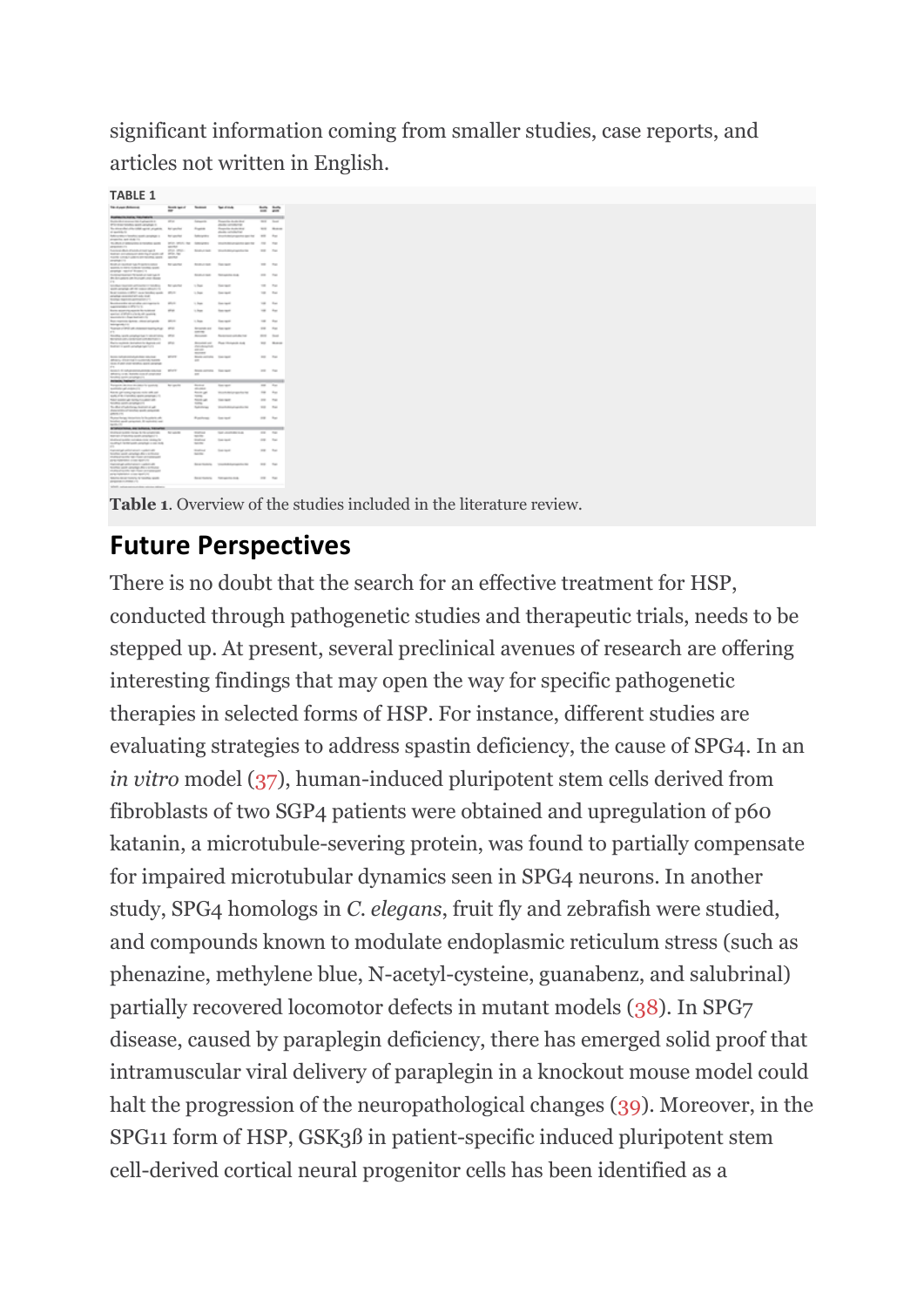potential novel target for reversing the disease phenotype [\(40\)](https://www.frontiersin.org/articles/10.3389/fneur.2019.00003/full#B40). A more recent study substantiated the use of Miglustat, which inhibits glycosphingolipid synthesis, in human SPG11 neurons, and a zebrafish knockdown model; the treatment resulted in improved lysosomal clearance and lipid accumulation in neurons and better locomotion in treated larvae [\(41\)](https://www.frontiersin.org/articles/10.3389/fneur.2019.00003/full#B41). These promising data are begging to be used to improve clinical efficacy. It is equally important to invest research money on multicenter natural history studies and to validate physical outcome measures and biomarkers for the different forms. Tests, such as 6 MWT, TUG, or 10 MWT as well as specific scoring systems or scales adopted to measure fatigue and quality of life might serve in general in HSP but could be inappropriate in more complex setting or in young children. Today, with pathogenetic research advancing all the time and personalized gene therapy approaches just around the corner, well-designed clinical trials of symptomatic drugs for HSP treatment are clearly lagging behind. There is a need for RCTs with sufficiently large samples and precise biological outcome measures, to evaluate the efficacy of the treatments already in use in current neurological practice.

## **Author Contributions**

MB, GD, and AI drafted the manuscript, performed literature search, assessed scores, and critically revised results. AF and FS revised the work strategy and score assessments, and edited the manuscript. FS conceived the study, oversaw data acquisition, supervised the initial draft, and critically revised the manuscript.

### **Conflict of Interest Statement**

The authors declare that the research was conducted in the absence of any commercial or financial relationships that could be construed as a potential conflict of interest.

### **Acknowledgments**

The authors thank Dr. Catherine J. Wrenn who provided expert editorial assistance. This work was supported in part by Ricerca Corrente 5X1000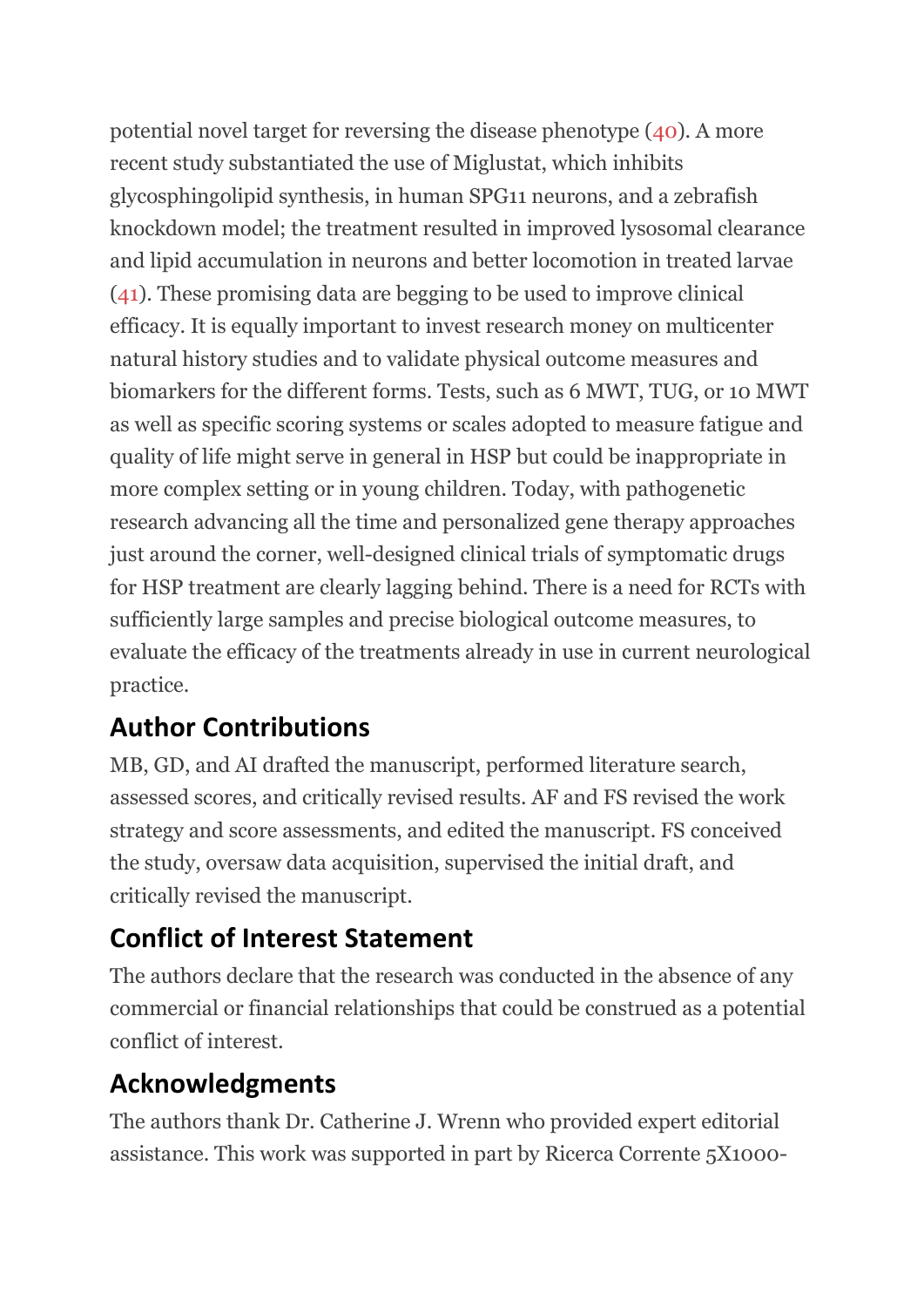2017 and the E-RARE-3 Joint Transnational Call grant Preparing therapies for autosomal recessive ataxias (PREPARE) (MoH; project 3398 to FS).

## **Supplementary Material**

The Supplementary Material for this article can be found online at: [https://www.frontiersin.org/articles/10.3389/fneur.2019.00003/full#supp](https://www.frontiersin.org/articles/10.3389/fneur.2019.00003/full#supplementary-material) [lementary-material](https://www.frontiersin.org/articles/10.3389/fneur.2019.00003/full#supplementary-material)

### **References**

1. Parodi L, Coarelli G, Stevanin G, Brice A, Durr A. Hereditary ataxias and paraparesias: clinical and genetic update. *Curr Opin Neurol*. (2018) 31:462–71. doi: 10.1097/WCO.0000000000000585

[PubMed Abstract](http://www.ncbi.nlm.nih.gov/sites/entrez?Db=pubmed&Cmd=ShowDetailView&TermToSearch=29847346) | [CrossRef Full Text](https://doi.org/10.1097/WCO.0000000000000585) [| Google Scholar](http://scholar.google.com/scholar_lookup?author=L.+Parodi&author=G.+Coarelli&author=G.+Stevanin&author=A.+Brice&author=A.+Durr+&publication_year=2018&title=Hereditary+ataxias+and+paraparesias%3A+clinical+and+genetic+update&journal=Curr+Opin+Neurol&volume=31&pages=462-71)

2. Ruano L, Melo C, Silva MC, Coutinho P. The global epidemiology of hereditary ataxia and spastic paraplegia: a systematic review of prevalence studies. *Neuroepidemiology* (2014) 42:174–83. doi: 10.1159/000358801

```
PubMed Abstract | CrossRef Full Text | Google Scholar
```
3. Fink JK, Hedera P. Hereditary spastic paraplegia: genetic heterogeneity and genotypephenotype correlation. *Semin Neurol*. (1999) 19:301–9. doi: 10.1055/s-2008-1040846

[PubMed Abstract](http://www.ncbi.nlm.nih.gov/sites/entrez?Db=pubmed&Cmd=ShowDetailView&TermToSearch=12194386) | [CrossRef Full Text](https://doi.org/10.1055/s-2008-1040846) [| Google Scholar](http://scholar.google.com/scholar_lookup?author=JK.+Fink&author=P.+Hedera+&publication_year=1999&title=Hereditary+spastic+paraplegia%3A+genetic+heterogeneity+and+genotype-phenotype+correlation&journal=Semin+Neurol&volume=19&pages=301-9)

4. Rietberg MB, Brooks D, Uitdehaag BM, Kwakkel G. Exercise therapy for multiple sclerosis. *Cochrane Database Syst Rev.* (2005) 25:CD003980. doi: 10.1002/14651858.CD003980.pub2

[CrossRef Full Text](https://doi.org/10.1002/14651858.CD003980.pub2) | [Google Scholar](http://scholar.google.com/scholar_lookup?author=MB.+Rietberg&author=D.+Brooks&author=BM.+Uitdehaag&author=G.+Kwakkel+&publication_year=2005&title=Exercise+therapy+for+multiple+sclerosis&journal=Cochrane+Database+Syst+Rev.&volume=25&pages=CD003980)

5. Sills GJ. The mechanisms of action of gabapentin and pregabalin. *Curr Opin Pharmacol*. (2006) 6:108–13. doi: 10.1016/j.coph.2005.11.003

[PubMed Abstract](http://www.ncbi.nlm.nih.gov/sites/entrez?Db=pubmed&Cmd=ShowDetailView&TermToSearch=16376147) | [CrossRef Full Text](https://doi.org/10.1016/j.coph.2005.11.003) [| Google Scholar](http://scholar.google.com/scholar_lookup?author=GJ.+Sills+&publication_year=2006&title=The+mechanisms+of+action+of+gabapentin+and+pregabalin&journal=Curr+Opin+Pharmacol&volume=6&pages=108-13)

6. Scheuer KH, Svenstrup K, Jennum P, Rogvi-Hansen Bá, Werdelin L, Fenger K, et al. Double-blind crossover trial of gabapentin in SPG4-linked hereditary spastic paraplegia. *Eur J Neurol*. (2007) 14:663–6. doi: 10.1111/j.1468-1331.2007.01812.x

[PubMed Abstract](http://www.ncbi.nlm.nih.gov/sites/entrez?Db=pubmed&Cmd=ShowDetailView&TermToSearch=17539946) | [CrossRef Full Text](https://doi.org/10.1111/j.1468-1331.2007.01812.x) [| Google Scholar](http://scholar.google.com/scholar_lookup?author=KH.+Scheuer&author=K.+Svenstrup&author=P.+Jennum&author=Bá.+Rogvi-Hansen&author=L.+Werdelin&author=K.+Fenger+&publication_year=2007&title=Double-blind+crossover+trial+of+gabapentin+in+SPG4-linked+hereditary+spastic+paraplegia&journal=Eur+J+Neurol&volume=14&pages=663-6)

7. Ravnborg M, Grønbech-Jensen M, Jønsson A. The MS impairment scale: a pragmatic approach to the assessment of impairment in patients with multiple sclerosis. *Mult Scler*. (1997) 3:31–42. doi: 10.1177/135245859700300104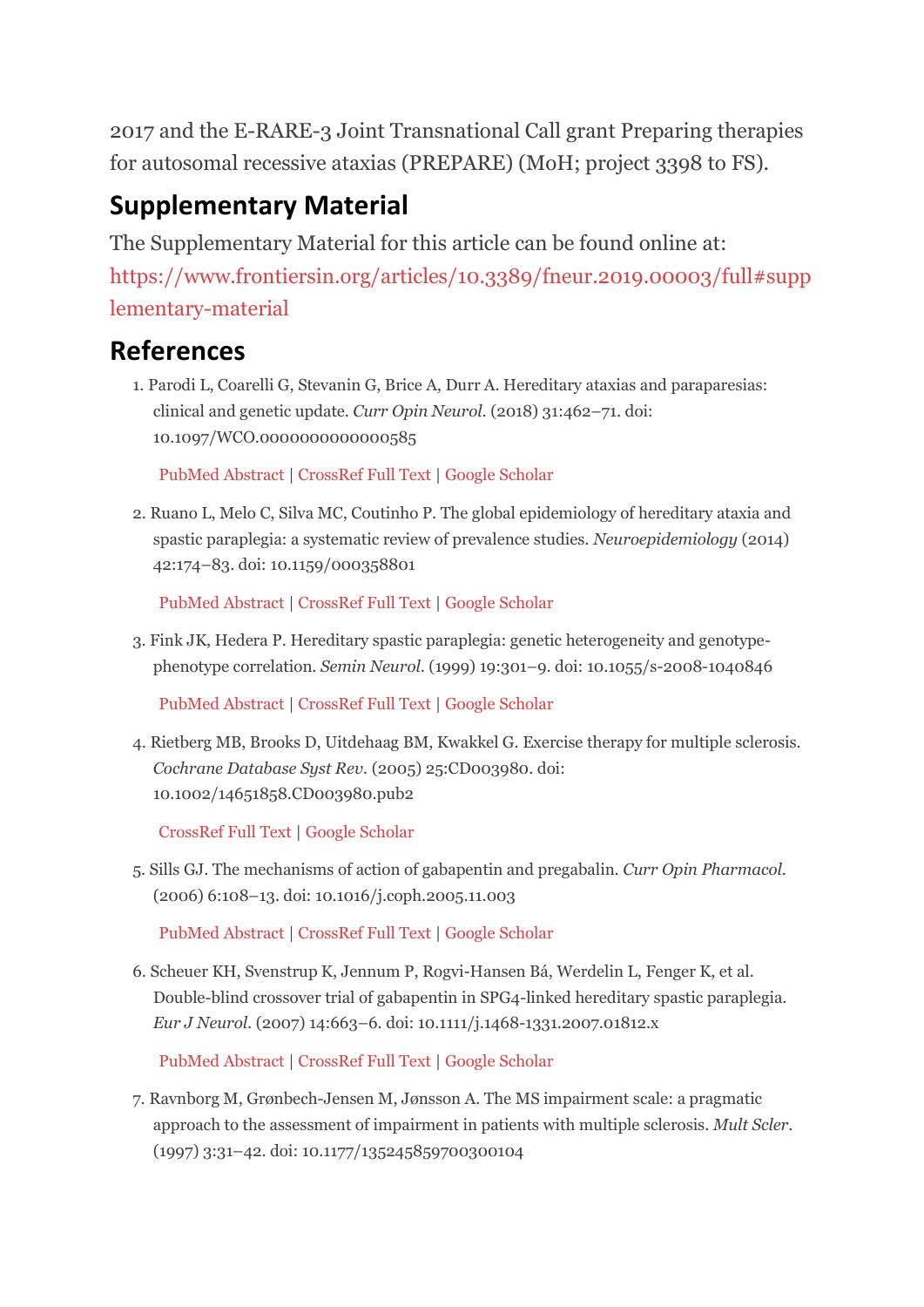#### [PubMed Abstract](http://www.ncbi.nlm.nih.gov/sites/entrez?Db=pubmed&Cmd=ShowDetailView&TermToSearch=9160344) | [CrossRef Full Text](https://doi.org/10.1177/135245859700300104) [| Google Scholar](http://scholar.google.com/scholar_lookup?author=M.+Ravnborg&author=M.+Grønbech-Jensen&author=A.+Jønsson+&publication_year=1997&title=The+MS+impairment+scale%3A+a+pragmatic+approach+to+the+assessment+of+impairment+in+patients+with+multiple+sclerosis&journal=Mult+Scler&volume=3&pages=31-42)

8. Tallaksen CM, Durr A. SPATAX – european network for hereditary spinocerebellar degenerative disorders. *Acta Neurol Scand*. (2003) 107:432–3. doi: 10.1034/j.1600- 0404.2003.00125\_18.x

#### [CrossRef Full Text](https://doi.org/10.1034/j.1600-0404.2003.00125_18.x) | [Google Scholar](http://scholar.google.com/scholar_lookup?author=CM.+Tallaksen&author=A.+Durr+&publication_year=2003&title=SPATAX+–+european+network+for+hereditary+spinocerebellar+degenerative+disorders&journal=Acta+Neurol+Scand&volume=107&pages=432-3)

9. Mondrup K, Pedersen E. The clinical effect of the GABA-agonist, progabide, on spasticity. *Acta Neurol Scand*. (1984) 69:200–6. doi: 10.1111/j.1600-0404.1984.tb07802.x

[PubMed Abstract](http://www.ncbi.nlm.nih.gov/sites/entrez?Db=pubmed&Cmd=ShowDetailView&TermToSearch=6377802) | [CrossRef Full Text](https://doi.org/10.1111/j.1600-0404.1984.tb07802.x) [| Google Scholar](http://scholar.google.com/scholar_lookup?author=K.+Mondrup&author=E.+Pedersen+&publication_year=1984&title=The+clinical+effect+of+the+GABA-agonist,+progabide,+on+spasticity&journal=Acta+Neurol+Scand&volume=69&pages=200-6)

10. Béreau M, Anheim M, Chanson JB, Tio G, Echaniz-Laguna A, Depienne C, et al. Dalfampridine in hereditary spastic paraplegia: a prospective, open study. *J Neurol*. (2015) 262:1285–8. doi: 10.1007/s00415-015-7707-6

[PubMed Abstract](http://www.ncbi.nlm.nih.gov/sites/entrez?Db=pubmed&Cmd=ShowDetailView&TermToSearch=25808501) | [CrossRef Full Text](https://doi.org/10.1007/s00415-015-7707-6) [| Google Scholar](http://scholar.google.com/scholar_lookup?author=M.+Béreau&author=M.+Anheim&author=JB.+Chanson&author=G.+Tio&author=A.+Echaniz-Laguna&author=C.+Depienne+&publication_year=2015&title=Dalfampridine+in+hereditary+spastic+paraplegia%3A+a+prospective,+open+study&journal=J+Neurol&volume=262&pages=1285-8)

11. Schüle R, Holland-Letz T, Klimpe S, Kassubek J, Klopstock T, Mall V, et al. The spastic paraplegia rating scale (SPRS): a reliable and valid measure of disease severity. *Neurology* (2006) 67:430–4. doi: 10.1212/01.wnl.0000228242.53336.90

[PubMed Abstract](http://www.ncbi.nlm.nih.gov/sites/entrez?Db=pubmed&Cmd=ShowDetailView&TermToSearch=16894103) | [CrossRef Full Text](https://doi.org/10.1212/01.wnl.0000228242.53336.90) [| Google Scholar](http://scholar.google.com/scholar_lookup?author=R.+Schüle&author=T.+Holland-Letz&author=S.+Klimpe&author=J.+Kassubek&author=T.+Klopstock&author=V.+Mall+&publication_year=2006&title=The+spastic+paraplegia+rating+scale+(SPRS)%3A+a+reliable+and+valid+measure+of+disease+severity&journal=Neurology&volume=67&pages=430-4)

12. Uygunoglu U, Gunduz A, Tutuncu M, Akalin MA, Saip S, Siva A. The effects of dalfampridine on hereditary spastic paraparesis. *Eur Neurol*. (2016) 76:152–3. doi: 10.1159/000449375

[PubMed Abstract](http://www.ncbi.nlm.nih.gov/sites/entrez?Db=pubmed&Cmd=ShowDetailView&TermToSearch=27606838) | [CrossRef Full Text](https://doi.org/10.1159/000449375) [| Google Scholar](http://scholar.google.com/scholar_lookup?author=U.+Uygunoglu&author=A.+Gunduz&author=M.+Tutuncu&author=MA.+Akalin&author=S.+Saip&author=A.+Siva+&publication_year=2016&title=The+effects+of+dalfampridine+on+hereditary+spastic+paraparesis&journal=Eur+Neurol&volume=76&pages=152-3)

13. de Niet M, de Bot ST, van de Warrenburg BP, Weerdesteyn V, Geurts AC. Functional effects of botulinum toxin type-A treatment and subsequent stretching of spastic calf muscles: a study in patients with hereditary spastic paraplegia. *J Rehabil Med*. (2015) 47:147–53. doi: 10.2340/16501977-1909

[CrossRef Full Text](https://doi.org/10.2340/16501977-1909) | [Google Scholar](http://scholar.google.com/scholar_lookup?author=Niet%20M.+de&author=Bot%20ST.+de&author=de%20Warrenburg%20BP.+van&author=V.+Weerdesteyn&author=AC.+Geurts+&publication_year=2015&title=Functional+effects+of+botulinum+toxin+type-A+treatment+and+subsequent+stretching+of+spastic+calf+muscles%3A+a+study+in+patients+with+hereditary+spastic+paraplegia&journal=J+Rehabil+Med&volume=47&pages=147-53)

14. Hecht MJ, Stolze H, Auf dem Brinke M, Giess R, Treig T, Winterholler M, et al. Botulinum neurotoxin type A injections reduce spasticity in mild to moderate hereditary spastic paraplegia–report of 19 cases. *Mov Disord*. (2008) 30:228–33. doi: 10.1002/mds.21809

[CrossRef Full Text](https://doi.org/10.1002/mds.21809) | [Google Scholar](http://scholar.google.com/scholar_lookup?author=MJ.+Hecht&author=H.+Stolze&author=dem%20Brinke%20M.+Auf&author=R.+Giess&author=T.+Treig&author=M.+Winterholler+&publication_year=2008&title=Botulinum+neurotoxin+type+A+injections+reduce+spasticity+in+mild+to+moderate+hereditary+spastic+paraplegia–report+of+19+cases&journal=Mov+Disord&volume=30&pages=228-33)

15. Riccardo M, Angela L, Angela D, Vita P, Giulio L, Pietroq F, et al. Combined treatment Fktbotulinum toxin type A (Btx-A) in patients with Strumpell-Lorrain disease. *Curr Pharm Des*. (2016) 2016:758–63. doi: 10.2174/1381612822666151204001830

[CrossRef Full Text](https://doi.org/10.2174/1381612822666151204001830) | [Google Scholar](http://scholar.google.com/scholar_lookup?author=M.+Riccardo&author=L.+Angela&author=D.+Angela&author=P.+Vita&author=L.+Giulio&author=F.+Pietroq+&publication_year=2016&title=Combined+treatment+Fkt-botulinum+toxin+type+A+(Btx-A)+in+patients+with+Strumpell-Lorrain+disease&journal=Curr+Pharm+Des&volume=2016&pages=758-63)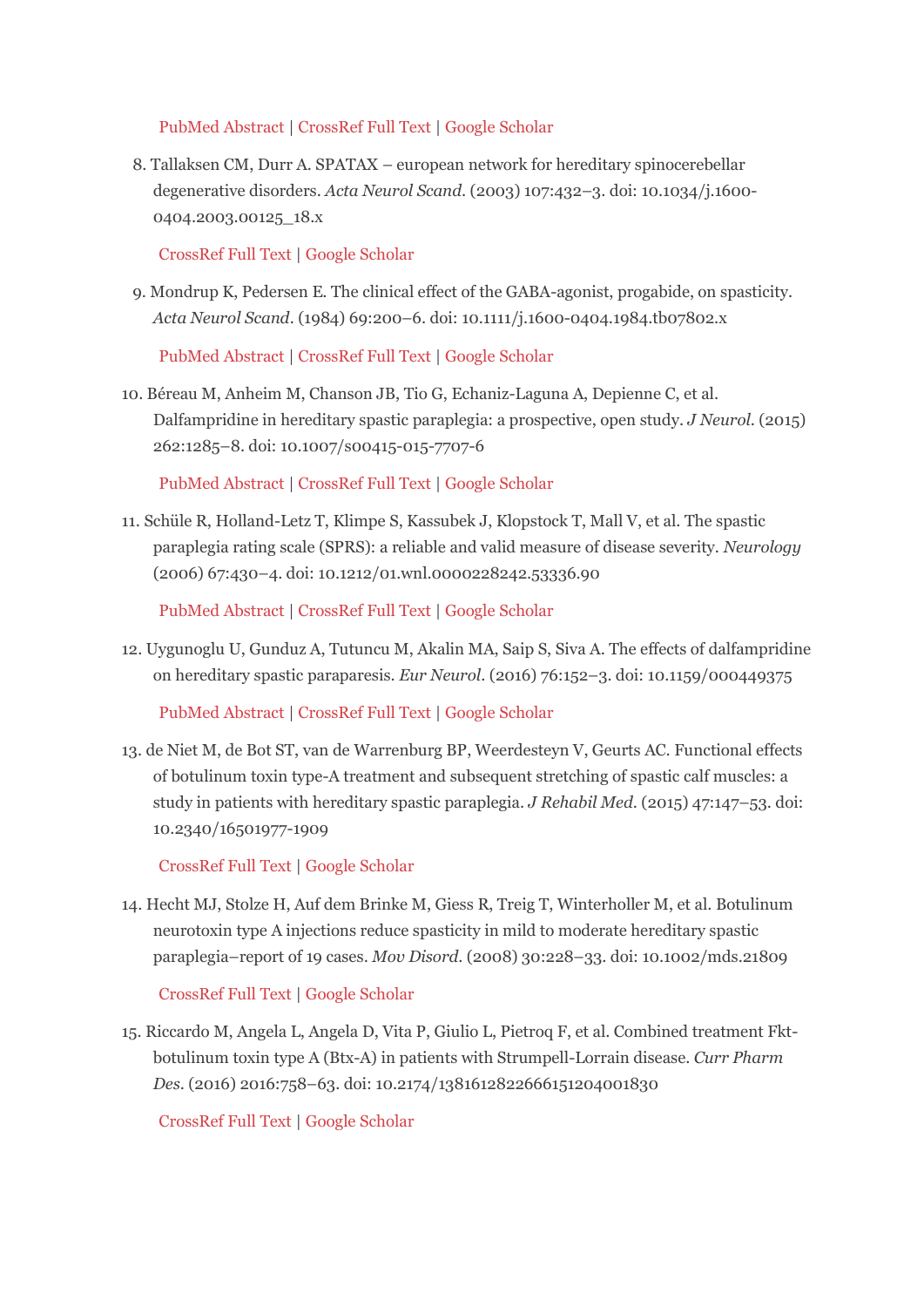16. Kang SY, Lee MH, Lee SK, Sohn YH. Levodopa-responsive parkinsonism in hereditary spastic paraplegia with thin corpus callosum. *Parkinsonism Relat Disord*. (2004) 10:425–7. doi: 10.1016/j.parkreldis.2004.05.003

[PubMed Abstract](http://www.ncbi.nlm.nih.gov/sites/entrez?Db=pubmed&Cmd=ShowDetailView&TermToSearch=15465400) | [CrossRef Full Text](https://doi.org/10.1016/j.parkreldis.2004.05.003) [| Google Scholar](http://scholar.google.com/scholar_lookup?author=SY.+Kang&author=MH.+Lee&author=SK.+Lee&author=YH.+Sohn+&publication_year=2004&title=Levodopa-responsive+parkinsonism+in+hereditary+spastic+paraplegia+with+thin+corpus+callosum&journal=Parkinsonism+Relat+Disord&volume=10&pages=425-7)

17. Guidubaldi A, Piano C, Santorelli FM, Silvestri G, Petracca M, Tessa A, et al. Novel mutations in SPG11 cause hereditary spastic paraplegia associated with early-onset levodoparesponsive Parkinsonism. *Mov Disord*. (2011) 26:553–6. doi: 10.1002/mds.23552

[PubMed Abstract](http://www.ncbi.nlm.nih.gov/sites/entrez?Db=pubmed&Cmd=ShowDetailView&TermToSearch=21381113) | [CrossRef Full Text](https://doi.org/10.1002/mds.23552) [| Google Scholar](http://scholar.google.com/scholar_lookup?author=A.+Guidubaldi&author=C.+Piano&author=FM.+Santorelli&author=G.+Silvestri&author=M.+Petracca&author=A.+Tessa+&publication_year=2011&title=Novel+mutations+in+SPG11+cause+hereditary+spastic+paraplegia+associated+with+early-onset+levodopa-responsive+Parkinsonism&journal=Mov+Disord&volume=26&pages=553-6)

18. Vanderver A, Tonduti D, Auerbach S, Schmidt JL, Parikh S, Gowans GC, et al. Neurotransmitter abnormalities and response to supplementation in SPG11. *Mol Genet Metab*. (2012) 107:229–33. doi: 10.1016/j.ymgme.2012.05.020

[PubMed Abstract](http://www.ncbi.nlm.nih.gov/sites/entrez?Db=pubmed&Cmd=ShowDetailView&TermToSearch=22749184) | [CrossRef Full Text](https://doi.org/10.1016/j.ymgme.2012.05.020) [| Google Scholar](http://scholar.google.com/scholar_lookup?author=A.+Vanderver&author=D.+Tonduti&author=S.+Auerbach&author=JL.+Schmidt&author=S.+Parikh&author=GC.+Gowans+&publication_year=2012&title=Neurotransmitter+abnormalities+and+response+to+supplementation+in+SPG11&journal=Mol+Genet+Metab&volume=107&pages=229-33)

19. Wijemanne S, Jankovic J. Dopa-responsive dystonia–clinical and genetic heterogeneity. *Nat Rev Neurol*. (2015) 11:414–24. doi: 10.1038/nrneurol.2015.86

[PubMed Abstract](http://www.ncbi.nlm.nih.gov/sites/entrez?Db=pubmed&Cmd=ShowDetailView&TermToSearch=26100751) | [CrossRef Full Text](https://doi.org/10.1038/nrneurol.2015.86) [| Google Scholar](http://scholar.google.com/scholar_lookup?author=S.+Wijemanne&author=J.+Jankovic+&publication_year=2015&title=Dopa-responsive+dystonia–clinical+and+genetic+heterogeneity&journal=Nat+Rev+Neurol&volume=11&pages=414-24)

20. Bettencourt C, Morris HR, Singleton AB, Hardy J, Houlden H. Exome sequencing expands the mutational spectrum of SPG8 in a family with spasticity responsive to L-DOPA treatment. *J Neurol*. (2013) 260:2414–6. doi: 10.1007/s00415-013-7044-6

[PubMed Abstract](http://www.ncbi.nlm.nih.gov/sites/entrez?Db=pubmed&Cmd=ShowDetailView&TermToSearch=23881105) | [CrossRef Full Text](https://doi.org/10.1007/s00415-013-7044-6) [| Google Scholar](http://scholar.google.com/scholar_lookup?author=C.+Bettencourt&author=HR.+Morris&author=AB.+Singleton&author=J.+Hardy&author=H.+Houlden+&publication_year=2013&title=Exome+sequencing+expands+the+mutational+spectrum+of+SPG8+in+a+family+with+spasticity+responsive+to+L-DOPA+treatment&journal=J+Neurol&volume=260&pages=2414-6)

21. Mignarri A, Malandrini A, Del Puppo M, Magni A, Monti L, Ginanneschi F, et al. Treatment of SPG5 with cholesterol-lowering drugs. *J Neurol*. (2015) 262:2783–5. doi: 10.1007/s00415-015-7971-5

[PubMed Abstract](http://www.ncbi.nlm.nih.gov/sites/entrez?Db=pubmed&Cmd=ShowDetailView&TermToSearch=26566916) | [CrossRef Full Text](https://doi.org/10.1007/s00415-015-7971-5) [| Google Scholar](http://scholar.google.com/scholar_lookup?author=A.+Mignarri&author=A.+Malandrini&author=Puppo%20M.+Del&author=A.+Magni&author=L.+Monti&author=F.+Ginanneschi+&publication_year=2015&title=Treatment+of+SPG5+with+cholesterol-lowering+drugs&journal=J+Neurol&volume=262&pages=2783-5)

22. Schöls L, Rattay TW, Martus P, Meisner C, Baets J, Fischer I, et al. Hereditary spastic paraplegia type 5: natural history, biomarkers and a randomized controlled trial. *Brain* (2017) 140:3112–27. doi: 10.1093/brain/awx273

[PubMed Abstract](http://www.ncbi.nlm.nih.gov/sites/entrez?Db=pubmed&Cmd=ShowDetailView&TermToSearch=29126212) | [CrossRef Full Text](https://doi.org/10.1093/brain/awx273) [| Google Scholar](http://scholar.google.com/scholar_lookup?author=L.+Schöls&author=TW.+Rattay&author=P.+Martus&author=C.+Meisner&author=J.+Baets&author=I.+Fischer+&publication_year=2017&title=Hereditary+spastic+paraplegia+type+5%3A+natural+history,+biomarkers+and+a+randomized+controlled+trial&journal=Brain&volume=140&pages=3112-27)

23. Marelli C, Lamari F, Rainteau D, Lafourcade A, Banneau G, Humbert L, et al. Plasma oxysterols: biomarkers for diagnosis and treatment in spastic paraplegia type 5. *Brain* (2018) 141:72–84. doi: 10.1093/brain/awx297

[PubMed Abstract](http://www.ncbi.nlm.nih.gov/sites/entrez?Db=pubmed&Cmd=ShowDetailView&TermToSearch=29228183) | [CrossRef Full Text](https://doi.org/10.1093/brain/awx297) [| Google Scholar](http://scholar.google.com/scholar_lookup?author=C.+Marelli&author=F.+Lamari&author=D.+Rainteau&author=A.+Lafourcade&author=G.+Banneau&author=L.+Humbert+&publication_year=2018&title=Plasma+oxysterols%3A+biomarkers+for+diagnosis+and+treatment+in+spastic+paraplegia+type+5&journal=Brain&volume=141&pages=72-84)

24. Lossos A, Teltsh O, Milman T, Meiner V, Rozen R, Leclerc D, et al. Severe methylenetetrahydrofolate reductase deficiency: clinical clues to a potentially treatable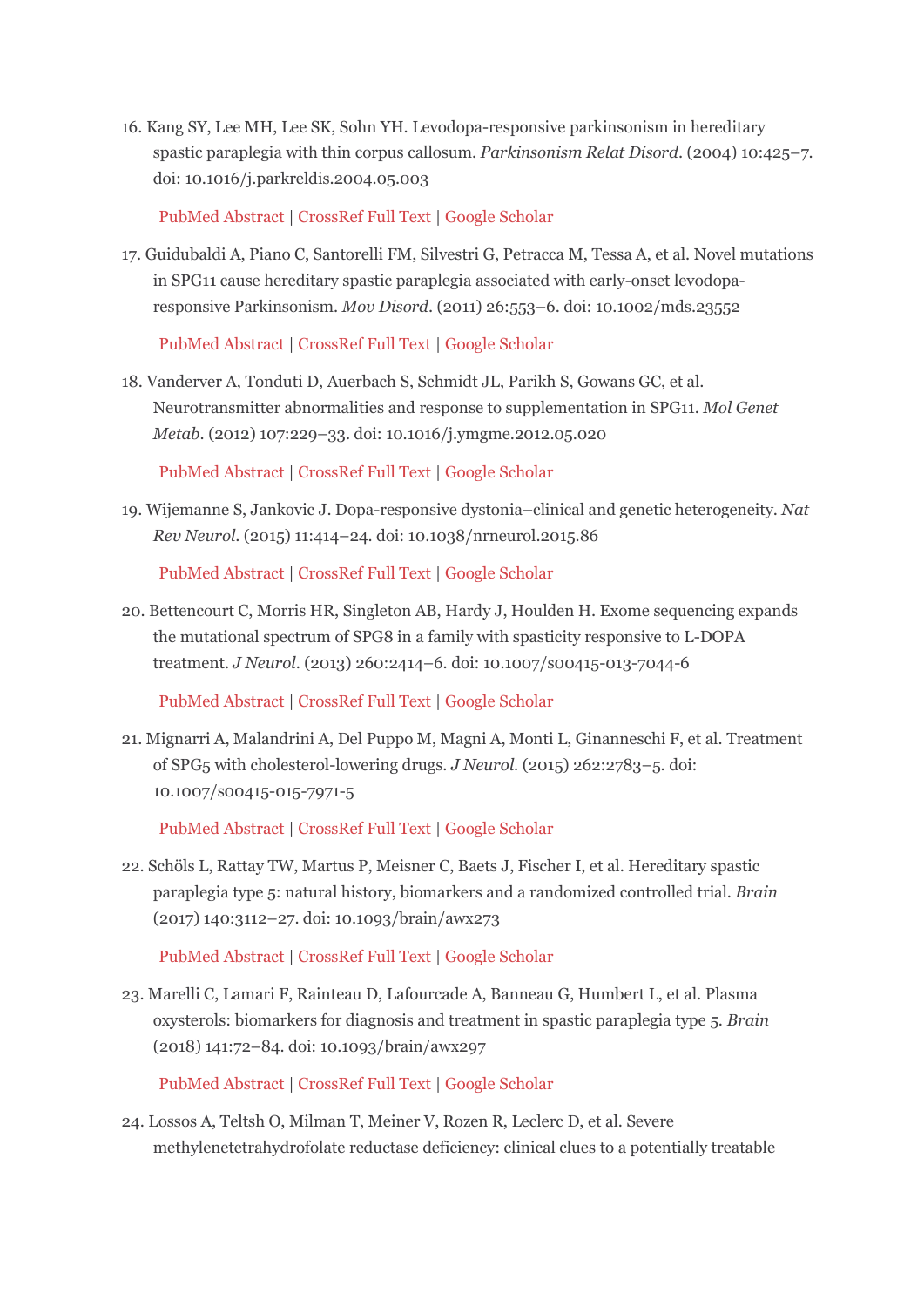cause of adult-onset hereditary spastic paraplegia. *JAMA Neurol*. (2014) 71:901–4. doi: 10.1001/jamaneurol.2014.116

[PubMed Abstract](http://www.ncbi.nlm.nih.gov/sites/entrez?Db=pubmed&Cmd=ShowDetailView&TermToSearch=24797679) | [CrossRef Full Text](https://doi.org/10.1001/jamaneurol.2014.116) [| Google Scholar](http://scholar.google.com/scholar_lookup?author=A.+Lossos&author=O.+Teltsh&author=T.+Milman&author=V.+Meiner&author=R.+Rozen&author=D.+Leclerc+&publication_year=2014&title=Severe+methylenetetrahydrofolate+reductase+deficiency%3A+clinical+clues+to+a+potentially+treatable+cause+of+adult-onset+hereditary+spastic+paraplegia&journal=JAMA+Neurol&volume=71&pages=901-4)

25. Perna A, Masciullo M, Modoni A, Cellini E, Parrini E, Ricci E, et al. Severe 5,10 methylenetetrahydrofolate reductase deficiency: a rare, treatable cause of complicated hereditary spastic paraplegia. *Eur J Neurol*. (2018) 25:602–5. doi: 10.1111/ene.13557

[PubMed Abstract](http://www.ncbi.nlm.nih.gov/sites/entrez?Db=pubmed&Cmd=ShowDetailView&TermToSearch=29284203) | [CrossRef Full Text](https://doi.org/10.1111/ene.13557) [| Google Scholar](http://scholar.google.com/scholar_lookup?author=A.+Perna&author=M.+Masciullo&author=A.+Modoni&author=E.+Cellini&author=E.+Parrini&author=E.+Ricci+&publication_year=2018&title=Severe+5,10-methylenetetrahydrofolate+reductase+deficiency%3A+a+rare,+treatable+cause+of+complicated+hereditary+spastic+paraplegia&journal=Eur+J+Neurol&volume=25&pages=602-5)

26. Pease WS. Therapeutic electrical stimulation for spasticity: quantitative gait analysis. *Am J Phys Med Rehabil*. (1998) 77:351–5. doi: 10.1097/00002060-199807000-00021

[PubMed Abstract](http://www.ncbi.nlm.nih.gov/sites/entrez?Db=pubmed&Cmd=ShowDetailView&TermToSearch=9715927) | [CrossRef Full Text](https://doi.org/10.1097/00002060-199807000-00021) [| Google Scholar](http://scholar.google.com/scholar_lookup?author=WS.+Pease+&publication_year=1998&title=Therapeutic+electrical+stimulation+for+spasticity%3A+quantitative+gait+analysis&journal=Am+J+Phys+Med+Rehabil&volume=77&pages=351-5)

27. Bertolucci F, Di Martino S, Orsucci D, Ienco EC, Siciliano G, Rossi B, et al. Robotic gait training improves motor skills and quality of life in hereditary spastic paraplegia. *NeuroRehabilitation* (2015) 36:93–9. doi: 10.3233/NRE-141196

[PubMed Abstract](http://www.ncbi.nlm.nih.gov/sites/entrez?Db=pubmed&Cmd=ShowDetailView&TermToSearch=25547770) | [CrossRef Full Text](https://doi.org/10.3233/NRE-141196) [| Google Scholar](http://scholar.google.com/scholar_lookup?author=F.+Bertolucci&author=S.+Di+Martino&author=D.+Orsucci&author=EC.+Ienco&author=G.+Siciliano&author=B.+Rossi+&publication_year=2015&title=Robotic+gait+training+improves+motor+skills+and+quality+of+life+in+hereditary+spastic+paraplegia&journal=NeuroRehabilitation&volume=36&pages=93-9)

28. Seo HG, Oh BM, Kim K. Robot-assisted gait training in a patient with hereditary spastic paraplegia. *PM R*. (2015) 7:210–3. doi: 10.1016/j.pmrj.2014.09.008

[PubMed Abstract](http://www.ncbi.nlm.nih.gov/sites/entrez?Db=pubmed&Cmd=ShowDetailView&TermToSearch=25255290) | [CrossRef Full Text](https://doi.org/10.1016/j.pmrj.2014.09.008) [| Google Scholar](http://scholar.google.com/scholar_lookup?author=HG.+Seo&author=BM.+Oh&author=K.+Kim+&publication_year=2015&title=Robot-assisted+gait+training+in+a+patient+with+hereditary+spastic+paraplegia&journal=PM+R&volume=7&pages=210-3)

29. Zhang Y, Roxburgh R, Huang L, Parsons J, Davies TC. The effect of hydrotherapy treatment on gait characteristics of hereditary spastic paraparesis patients. *Gait Posture* (2014) 39:1074–9. doi: 10.1016/j.gaitpost.2014.01.010

[PubMed Abstract](http://www.ncbi.nlm.nih.gov/sites/entrez?Db=pubmed&Cmd=ShowDetailView&TermToSearch=24556467) | [CrossRef Full Text](https://doi.org/10.1016/j.gaitpost.2014.01.010) [| Google Scholar](http://scholar.google.com/scholar_lookup?author=Y.+Zhang&author=R.+Roxburgh&author=L.+Huang&author=J.+Parsons&author=TC.+Davies+&publication_year=2014&title=The+effect+of+hydrotherapy+treatment+on+gait+characteristics+of+hereditary+spastic+paraparesis+patients&journal=Gait+Posture&volume=39&pages=1074-9)

30. Samuel AJ, Aranha VP, Kamath T, Pokhrel M. Physical therapy interventions for the patients with hereditary spastic paraparesis. An exploratory case reports. *Int J Physioth Res*. (2013) 3:110–3.

[Google Scholar](http://scholar.google.com/scholar_lookup?author=AJ.+Samuel&author=VP.+Aranha&author=T.+Kamath&author=M.+Pokhrel+&publication_year=2013&title=Physical+therapy+interventions+for+the+patients+with+hereditary+spastic+paraparesis.+An+exploratory+case+reports&journal=Int+J+Physioth+Res&volume=3&pages=110-3)

31. Margetis K, Korfias S, Boutos N, Gatzonis S, Themistocleous M, Siatouni A, et al. Intrathecal baclofen therapy for the symptomatic treatment of hereditary spastic paraplegia. *Clin Neurol Neurosurg*. (2014) 123:142–5. doi: 10.1016/j.clineuro.2014.05.024

[PubMed Abstract](http://www.ncbi.nlm.nih.gov/sites/entrez?Db=pubmed&Cmd=ShowDetailView&TermToSearch=24973568) | [CrossRef Full Text](https://doi.org/10.1016/j.clineuro.2014.05.024) [| Google Scholar](http://scholar.google.com/scholar_lookup?author=K.+Margetis&author=S.+Korfias&author=N.+Boutos&author=S.+Gatzonis&author=M.+Themistocleous&author=A.+Siatouni+&publication_year=2014&title=Intrathecal+baclofen+therapy+for+the+symptomatic+treatment+of+hereditary+spastic+paraplegia&journal=Clin+Neurol+Neurosurg&volume=123&pages=142-5)

32. Dan B, Cheron G. Intrathecal baclofen normalizes motor strategy for squatting in familial spastic paraplegia: a case study. *Neurophysiol Clin*. (2000) 30:43–8. doi: 10.1016/S0987- 7053(00)88866-8

[PubMed Abstract](http://www.ncbi.nlm.nih.gov/sites/entrez?Db=pubmed&Cmd=ShowDetailView&TermToSearch=10740795) | [CrossRef Full Text](https://doi.org/10.1016/S0987-7053(00)88866-8) [| Google Scholar](http://scholar.google.com/scholar_lookup?author=B.+Dan&author=G.+Cheron+&publication_year=2000&title=Intrathecal+baclofen+normalizes+motor+strategy+for+squatting+in+familial+spastic+paraplegia%3A+a+case+study&journal=Neurophysiol+Clin&volume=30&pages=43-8)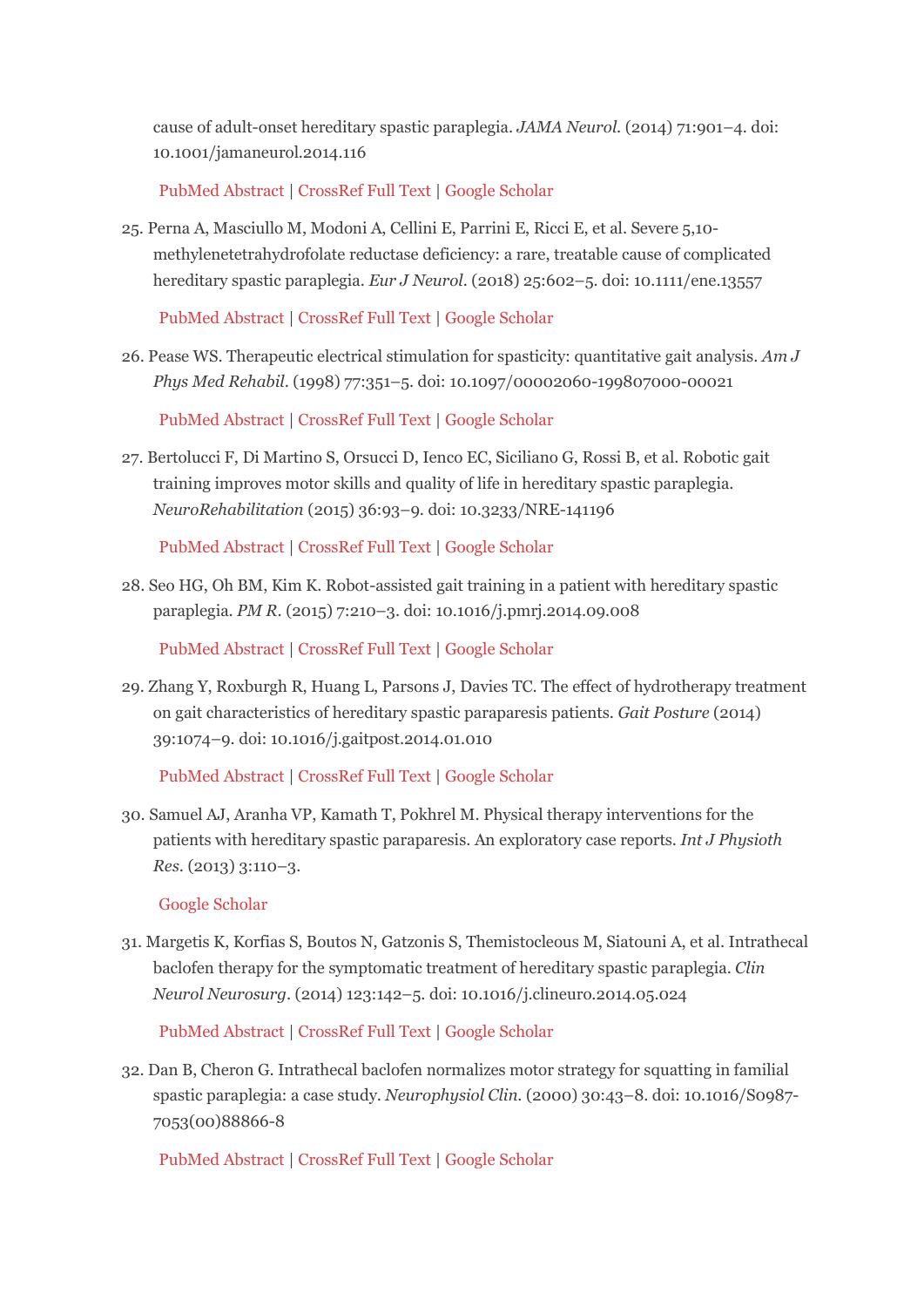33. Heetla HW, Halbertsma JP, Dekker R, Staal MJ, van Laar T. Improved gait performance in a patient with hereditary spastic paraplegia after a continuous intrathecal baclofen test infusion and subsequent pump implantation: a case report. *Arch Phys Med Rehabil*. (2015) 96:1166–9. doi: 10.1016/j.apmr.2015.01.012

[PubMed Abstract](http://www.ncbi.nlm.nih.gov/sites/entrez?Db=pubmed&Cmd=ShowDetailView&TermToSearch=25626112) | [CrossRef Full Text](https://doi.org/10.1016/j.apmr.2015.01.012) [| Google Scholar](http://scholar.google.com/scholar_lookup?author=HW.+Heetla&author=JP.+Halbertsma&author=R.+Dekker&author=MJ.+Staal&author=T.+van+Laar+&publication_year=2015&title=Improved+gait+performance+in+a+patient+with+hereditary+spastic+paraplegia+after+a+continuous+intrathecal+baclofen+test+infusion+and+subsequent+pump+implantation%3A+a+case+report&journal=Arch+Phys+Med+Rehabil&volume=96&pages=1166-9)

34. Kai M, Yongjie L, Ping Z. Long-term results of selective dorsal rhizotomy for hereditary spastic paraparesis. *J Clin Neurosci*. (2014) 21:116–20. doi: 10.1016/j.jocn.2013.04.020

[PubMed Abstract](http://www.ncbi.nlm.nih.gov/sites/entrez?Db=pubmed&Cmd=ShowDetailView&TermToSearch=24153323) | [CrossRef Full Text](https://doi.org/10.1016/j.jocn.2013.04.020) [| Google Scholar](http://scholar.google.com/scholar_lookup?author=M.+Kai&author=L.+Yongjie&author=Z.+Ping+&publication_year=2014&title=Long-term+results+of+selective+dorsal+rhizotomy+for+hereditary+spastic+paraparesis&journal=J+Clin+Neurosci&volume=21&pages=116-20)

35. Sharma J, Bonfield C, Steinbok P. Selective dorsal rhizotomy for hereditary spastic paraparesis in children. *Childs Nerv Syst*. (2016) 32:1489–94. doi: 10.1007/s00381-016- 3122-2

[PubMed Abstract](http://www.ncbi.nlm.nih.gov/sites/entrez?Db=pubmed&Cmd=ShowDetailView&TermToSearch=27312078) | [CrossRef Full Text](https://doi.org/10.1007/s00381-016-3122-2) [| Google Scholar](http://scholar.google.com/scholar_lookup?author=J.+Sharma&author=C.+Bonfield&author=P.+Steinbok+&publication_year=2016&title=Selective+dorsal+rhizotomy+for+hereditary+spastic+paraparesis+in+children&journal=Childs+Nerv+Syst&volume=32&pages=1489-94)

36. Lo Giudice T, Lombardi F, Santorelli FM, Kawarai T, Orlacchio A. Hereditary spastic paraplegia: clinical-genetic characteristics and evolving molecular mechanisms. *Exp Neurol.* (2014) 261:518–39. doi: 10.1016/j.expneurol.2014.06.011

[CrossRef Full Text](https://doi.org/10.1016/j.expneurol.2014.06.011) | [Google Scholar](http://scholar.google.com/scholar_lookup?author=Giudice%20T.+Lo&author=F.+Lombardi&author=FM.+Santorelli&author=T.+Kawarai&author=A.+Orlacchio+&publication_year=2014&title=Hereditary+spastic+paraplegia%3A+clinical-genetic+characteristics+and+evolving+molecular+mechanisms&journal=Exp+Neurol.&volume=261&pages=518-39)

37. Havlicek S, Kohl Z, Mishra HK, Prots I, Eberhardt E, Denguir N, et al. Gene dosagedependent rescue of HSP neurite defects in SPG4 patients' neurons. *Hum Mol Genet*. (2014) 23:2527–41. doi: 10.1093/hmg/ddt644

[PubMed Abstract](http://www.ncbi.nlm.nih.gov/sites/entrez?Db=pubmed&Cmd=ShowDetailView&TermToSearch=24381312) | [CrossRef Full Text](https://doi.org/10.1093/hmg/ddt644) [| Google Scholar](http://scholar.google.com/scholar_lookup?author=S.+Havlicek&author=Z.+Kohl&author=HK.+Mishra&author=I.+Prots&author=E.+Eberhardt&author=N.+Denguir+&publication_year=2014&title=Gene+dosage-dependent+rescue+of+HSP+neurite+defects+in+SPG4+patients)

38. Julien C, Lissouba A, Madabattula S, Fardghassemi Y, Rosenfelt C, Androschuk A, et al. Conserved pharmacological rescue of hereditary spastic paraplegia-related phenotypes across model organisms. *Hum Mol Genet*. (2016) 25:1088–99. doi: 10.1093/hmg/ddv632

[PubMed Abstract](http://www.ncbi.nlm.nih.gov/sites/entrez?Db=pubmed&Cmd=ShowDetailView&TermToSearch=26744324) | [CrossRef Full Text](https://doi.org/10.1093/hmg/ddv632) [| Google Scholar](http://scholar.google.com/scholar_lookup?author=C.+Julien&author=A.+Lissouba&author=S.+Madabattula&author=Y.+Fardghassemi&author=C.+Rosenfelt&author=A.+Androschuk+&publication_year=2016&title=Conserved+pharmacological+rescue+of+hereditary+spastic+paraplegia-related+phenotypes+across+model+organisms&journal=Hum+Mol+Genet&volume=25&pages=1088-99)

39. Pirozzi M, Quattrini A, Andolfi G, Dina G, Malaguti MC, Auricchio A, et al. Intramuscular viral delivery of paraplegin rescues peripheral axonopathy in a model of hereditary spastic paraplegia. *J Clin Invest*. (2006) 116:202–8. doi: 10.1172/JCI26210

[PubMed Abstract](http://www.ncbi.nlm.nih.gov/sites/entrez?Db=pubmed&Cmd=ShowDetailView&TermToSearch=16357941) | [CrossRef Full Text](https://doi.org/10.1172/JCI26210) [| Google Scholar](http://scholar.google.com/scholar_lookup?author=M.+Pirozzi&author=A.+Quattrini&author=G.+Andolfi&author=G.+Dina&author=MC.+Malaguti&author=A.+Auricchio+&publication_year=2006&title=Intramuscular+viral+delivery+of+paraplegin+rescues+peripheral+axonopathy+in+a+model+of+hereditary+spastic+paraplegia&journal=J+Clin+Invest&volume=116&pages=202-8)

40. Mishra HK, Prots I, Havlicek S, Kohl Z, Perez-Branguli F, Boerstler T, et al. GSK3ßdependent dysregulation of neurodevelopment in SPG11-patient induced pluripotent stem cell model. *Ann Neurol*. (2016) 79:826–840. doi: 10.1002/ana.24633

[PubMed Abstract](http://www.ncbi.nlm.nih.gov/sites/entrez?Db=pubmed&Cmd=ShowDetailView&TermToSearch=26971897) | [CrossRef Full Text](https://doi.org/10.1002/ana.24633) [| Google Scholar](http://scholar.google.com/scholar_lookup?author=HK.+Mishra&author=I.+Prots&author=S.+Havlicek&author=Z.+Kohl&author=F.+Perez-Branguli&author=T.+Boerstler+&publication_year=2016&title=GSK3ß-dependent+dysregulation+of+neurodevelopment+in+SPG11-patient+induced+pluripotent+stem+cell+model&journal=Ann+Neurol&volume=79&pages=826-840)